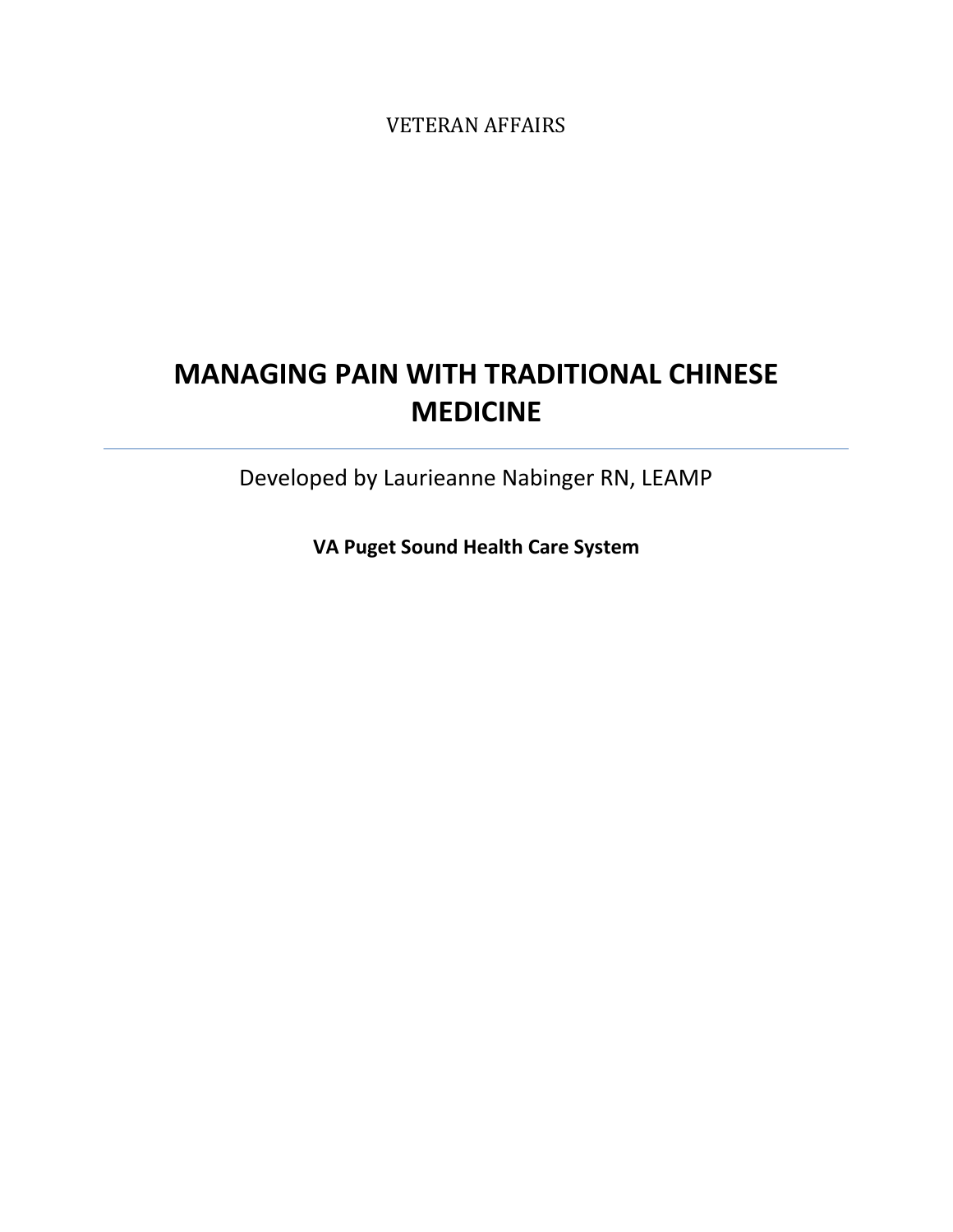# **Table of Contents**

| <b>Session 1</b> |                                        |   |
|------------------|----------------------------------------|---|
|                  | Managing Pain with Traditional Chinese |   |
|                  | <b>Medicine</b>                        |   |
|                  | <b>Five Elements Graph</b>             | ີ |
|                  | Air, Fire and Water Qualities          |   |
|                  | Three Treasures and Catabolism         |   |
|                  |                                        |   |

## **Session 2**

| 10 |
|----|
| 13 |
|    |
|    |

**Page**

### **Sessions 3 & 4**

| Kitchen Medicine           | 20  |
|----------------------------|-----|
| <b>Foods to Fight Pain</b> | -22 |
| Worst Foods to Eat         | 26  |

### **Session 5**

| Sleep                    | 29 |
|--------------------------|----|
| Air, Fire and Water Quiz | 31 |
| Air Information          | 34 |
| Fire Information         | 36 |
| Water Information        | 38 |
| Resources                | 41 |
|                          |    |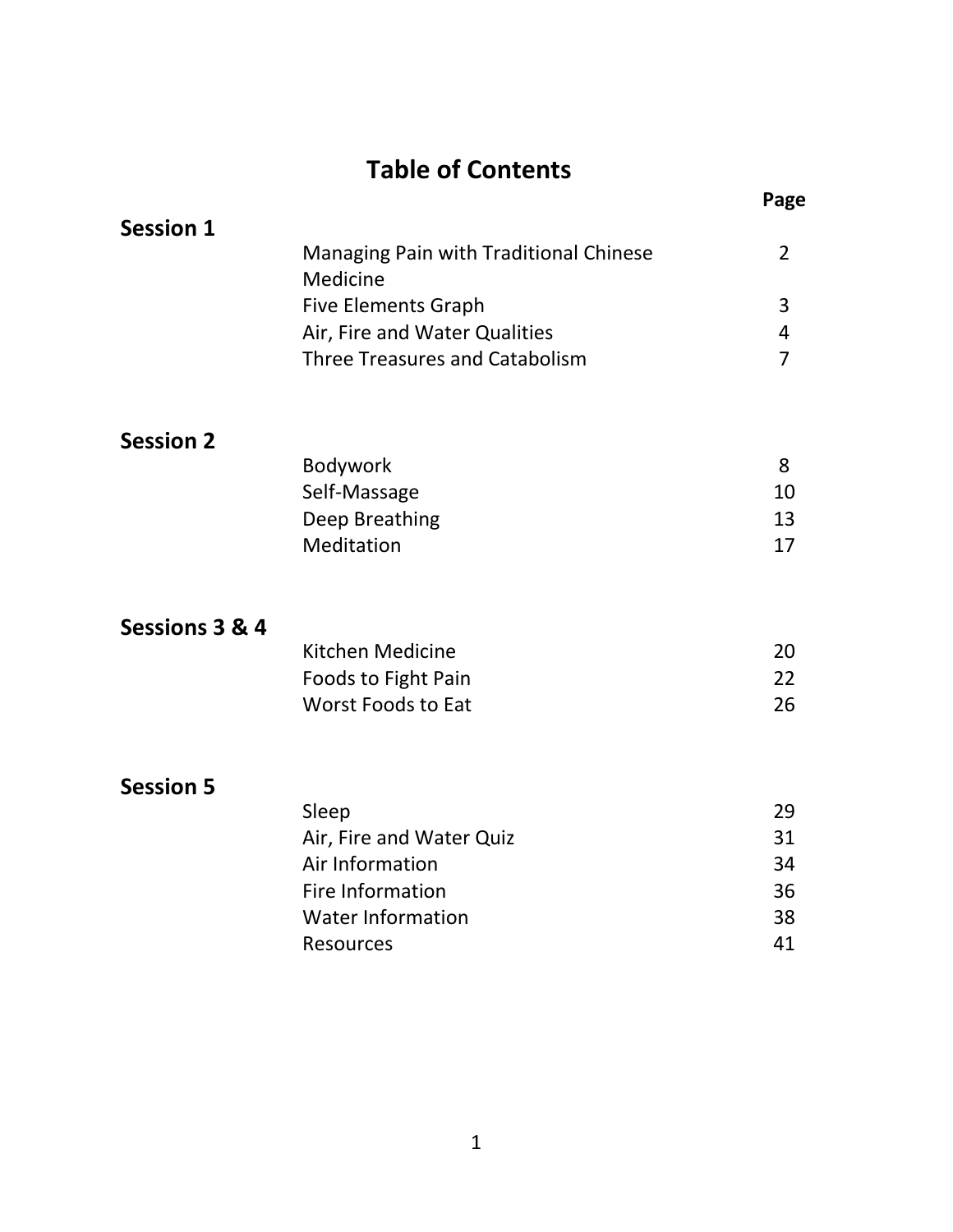# **Managing Pain with Traditional Chinese Medicine**

- 1. Qi
- 2. Meridians & Vital points
- 3. Imbalance of Qi / Yin Yang
	- a. Qi blocking the channels
	- b. Blood stagnating the channel pathways
	- c. Cold
	- d. Heat
	- e. Damp/Phlegm
	- f. Wind
	- g. Kidney deficiency
	- h. Liver qi stagnation
	- i. Insufficiency of qi
- 4. Five Elements
- 5. Acupuncture
- 6. The body: An interconnected system of Mind, Body, Spirit
- 7. Sleep/Mind/Pain/Digestion interplay
- 8. Stagnation causes pain
- 9. Individualizing a treatment plan
- 10.AIR, FIRE and WATER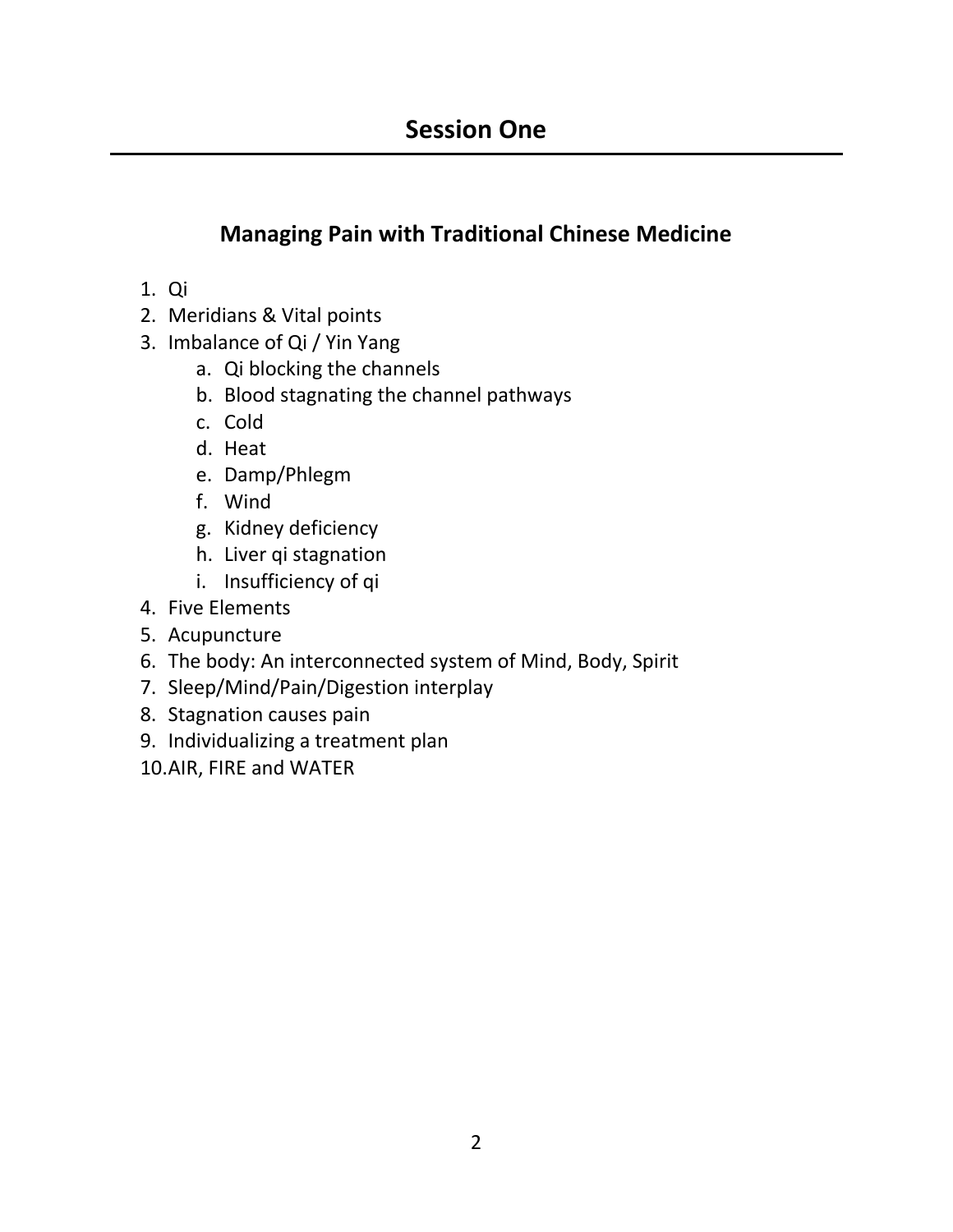### **Five Elements**

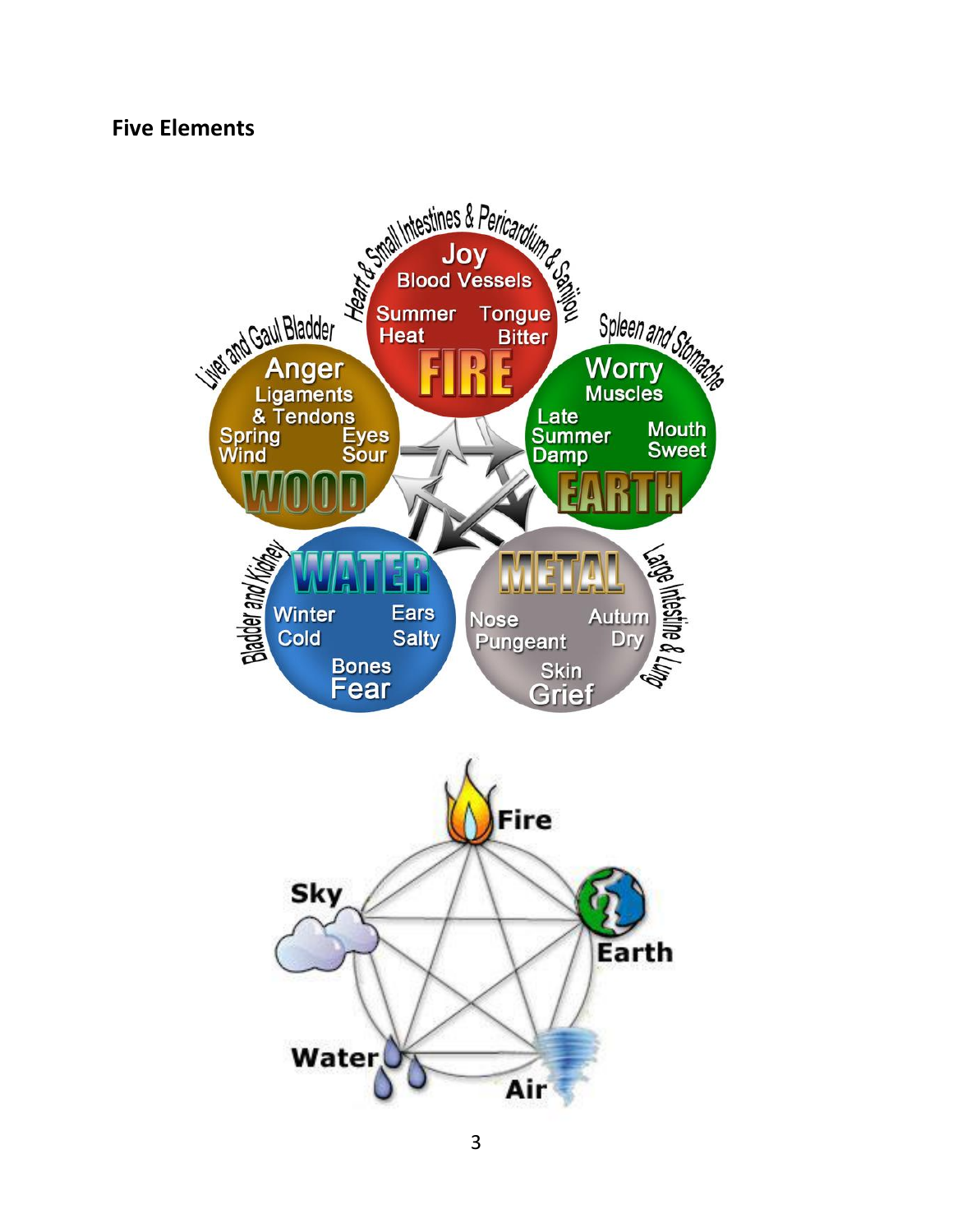# **AIR, FIRE and WATER Qualities**

### **AIR Qualities**

- Governs movement and activities of the nervous system
- Cold
- Light
- Dry
- Irregular
- Rough
- Moving
- Quick
- Changeable

If AIR predominates, movement and change are characteristic of your nature. You will tend to always be on the go, with an energetic and creative mind. As long as AIR is in balance, you will be lively and enthusiastic, with a lean body.

### Physical Characteristics of AIR

Those with a predominance of AIR usually have a thin, light frame and excellent agility. Their energy comes in bursts, and they are likely to experience sudden bouts of fatigue. AIR types typically have dry skin, thin hair and cold hands and feet. They sleep lightly and their digestion can be sensitive. When the AIR becomes imbalanced, it manifests in the body as weight loss, constipation, hypertension, arthritis, weakness, restlessness, and digestive challenges. All types of pain involve this air quality, in that it is too much and needs to balance out. AIR stage of life begins around 50 and gradually increases.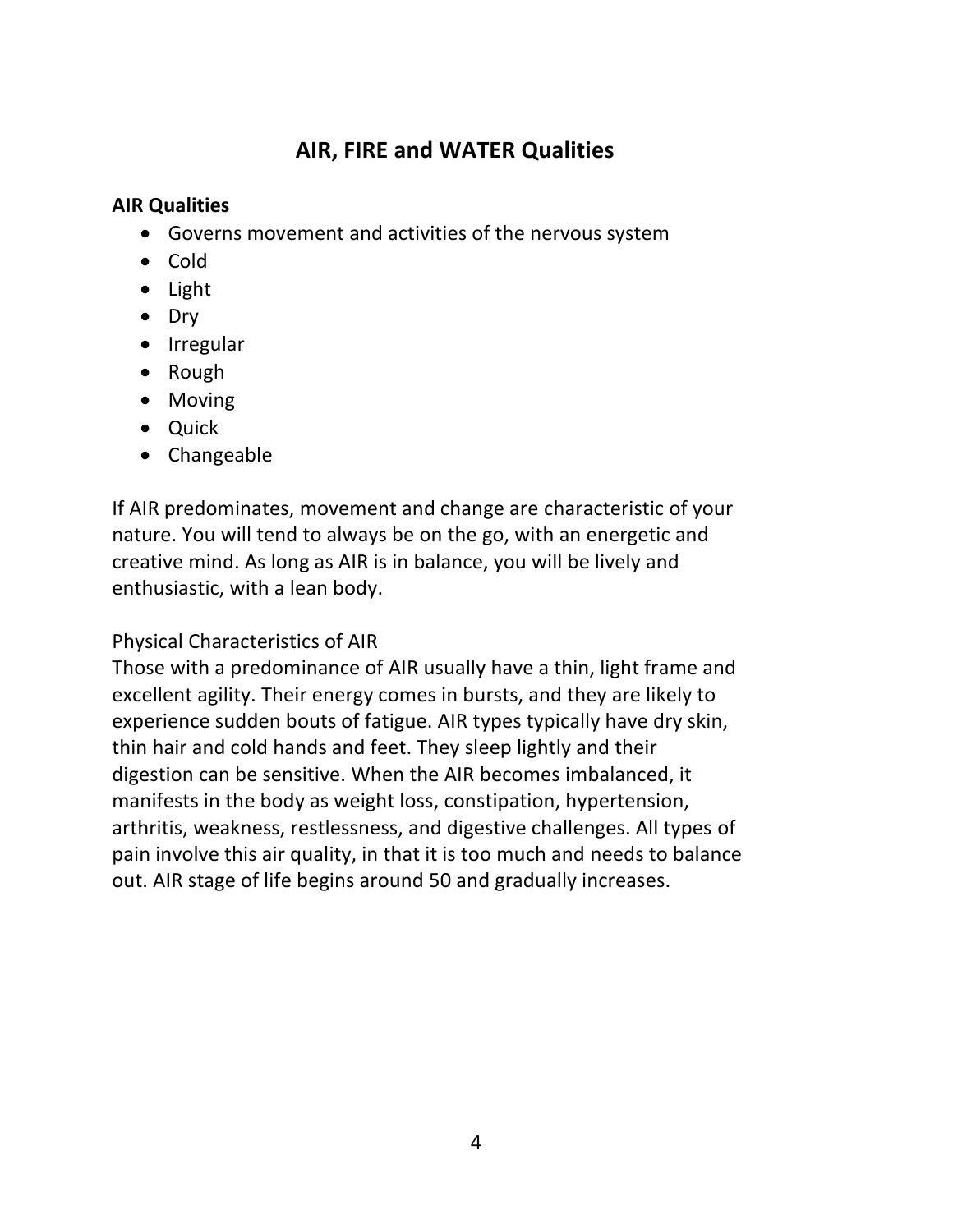#### **FIRE Qualities**

- Controls digestion, metabolism, and energy production
- The primary function is transformation.
- Hot
- Light
- Intense
- Penetrating
- Pungent
- Sharp
- Acidic

Those with a predominance of FIRE have a fiery nature that manifests in both body and mind.

### Physical Characteristics of FIRE

FIRE types are usually of medium size and weight. They sometimes have bright red hair, and baldness or thinning hair is common. They have excellent digestion, which sometimes leads them to believe they can eat anything, including spicy food. They have a warm body temperature and they sleep soundly for short periods of time. When in balance, FIRE types have a lustrous complexion, perfect digestion, abundant energy, and a strong appetite. When out of balance, they may suffer from skin rashes, burning sensations, anger, peptic ulcers, excessive body heat, heartburn, and indigestion. FIRE stage of life is 25-50, robust.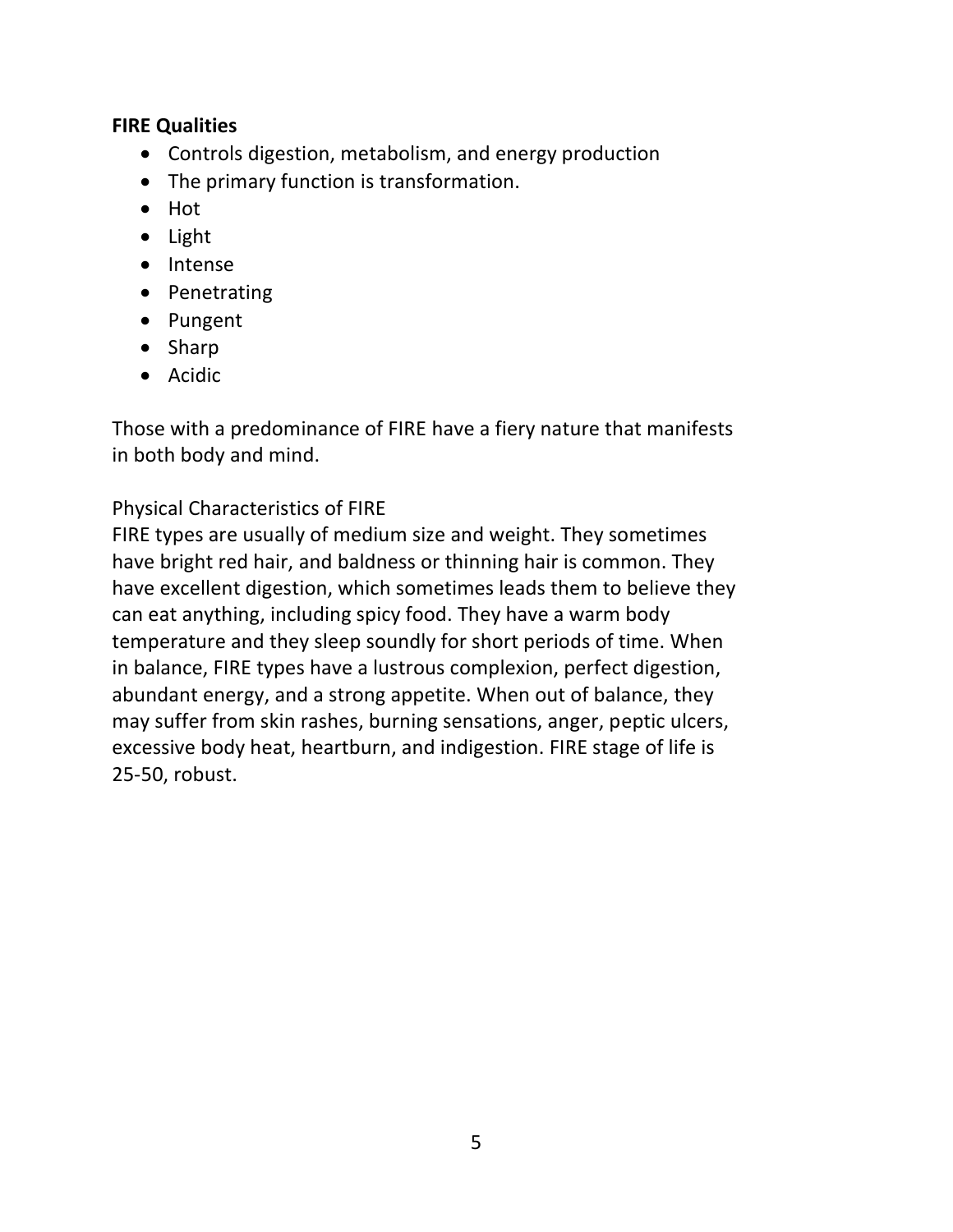#### **WATER Qualities**

- Governs the structure of the body
- It holds the cells together and forms the muscle, fat, bone and sinew.
- The primary function is protection.
- Heavy
- Slow
- Steady
- Solid
- Cold
- Soft
- Oily

Physical Characteristics of WATER

WATER types tend to have a strong build and excellent stamina. They typically have large, soft eyes, smooth and radiant skin, and thick hair. Those who are predominantly water, sleep soundly and have regular digestion. But when WATER builds to excess, weight gain, fluid retention, lethargy and allergies manifest in the body. When they're out of balance they may become overweight, sleep excessively, and suffer from asthma, diabetes, and depression. WATER stage of life is  $0 - 25.$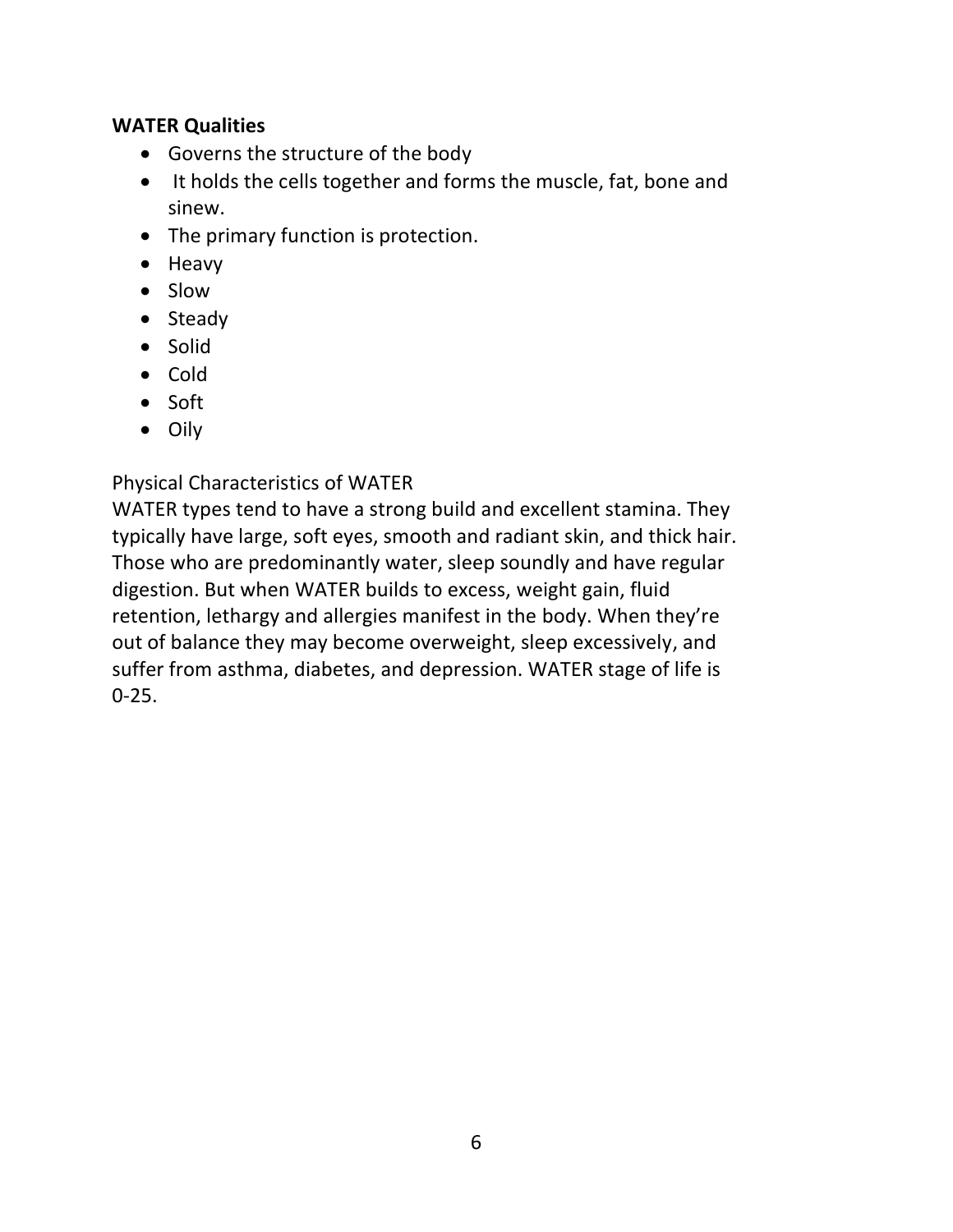# **Three Treasures and Catabolism**

### **The Three Treasures:**

- *Jing* "nutritive essence, essence; refined, perfected; extract; spirit; seed"
- *Qi* "vitality, energy, force; air, vapor; breath; spirit, vigor; attitude"
- *Shen* "spirit; soul, mind; god, deity; supernatural being"

### **Definition of Catabolism:**

*Noun* Biology

Catabolism is the breakdown of complex molecules in living organisms to form simpler ones, together with the release of energy; destructive metabolism

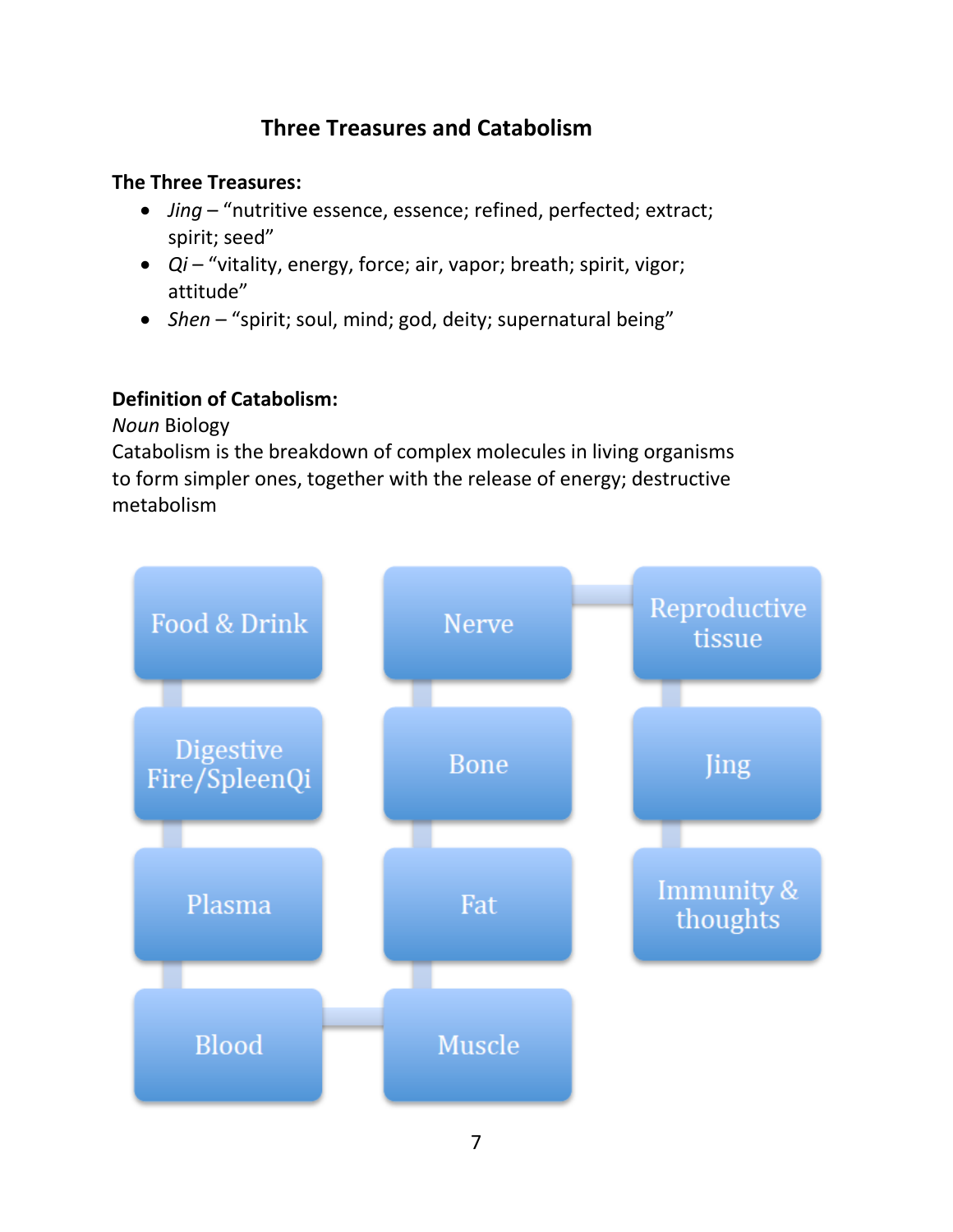### **Bodywork**

Body work refers to exercise, Qi Gong, Dao Yin/Yoga, self-massage and selfacupressure.

#### **Exercise**

- Get some!
- Reduces pain and stress
- Facilitates weight loss to reduce pressure on joints
- Strengthens the muscles and ligaments to keep joints in place
- Increases circulation of Qi and Blood
- Releases endorphins beneficial for the mind and emotions
- Gets your heart rate up
- Walking, jogging, cycling, swimming, aerobics class, tennis, etc.
- Stretch before and after
- Warm up the joints/massage your area of pain before exercise
- Pace yourself: set a goal and work towards it over a period of time, incrementally
- Consult your Physical Therapist to learn ways to exercise that are best for you
- If you have pain while exercising, do you need to rest? Is the pain expected?
- Be aware of your posture and body mechanics, be present, mindful exercise
- Remember to maintain a balance always: be consistent, don't overdo it, stick with the plan and conserve your energy even when it feels good.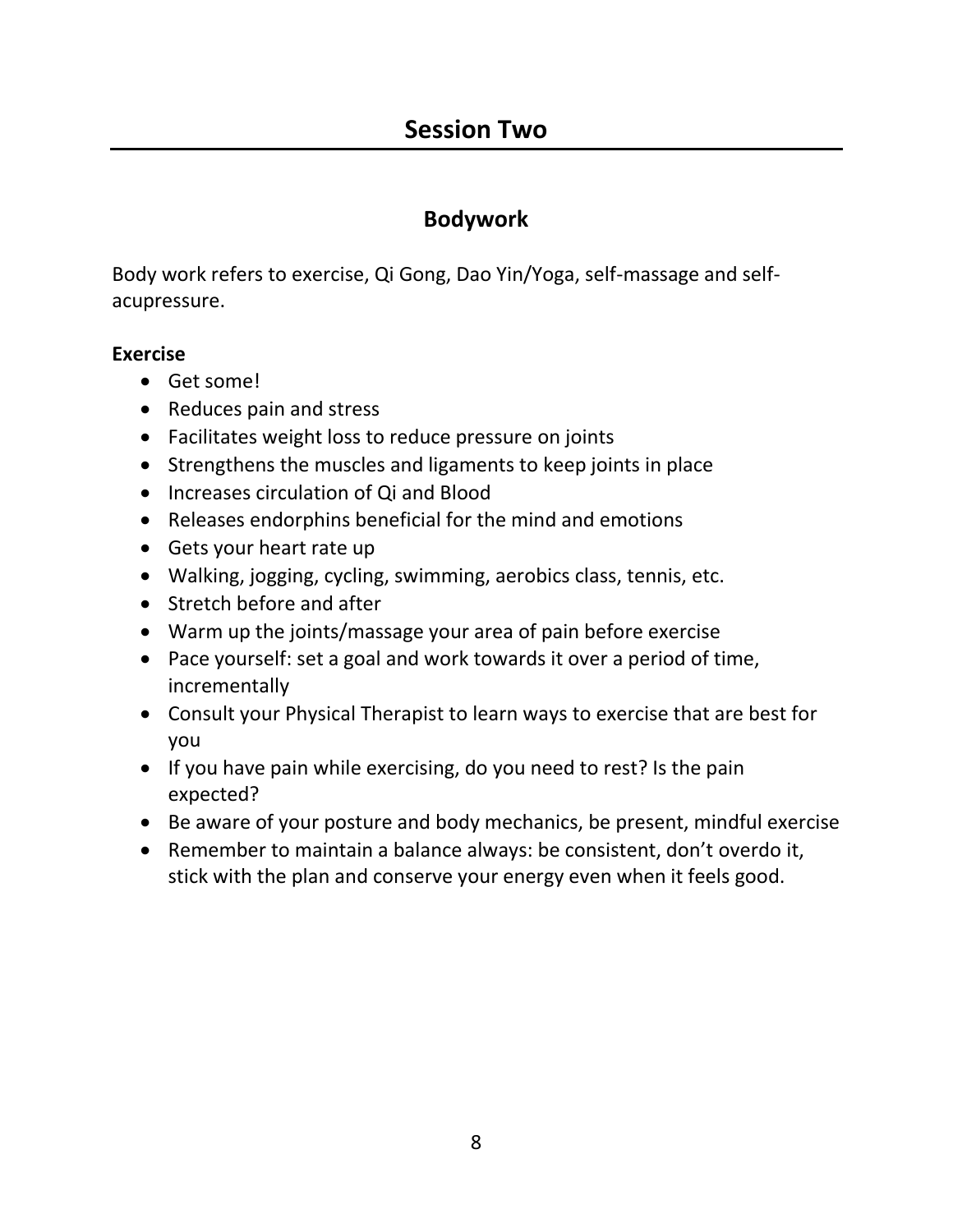### **Qi Gong**

- Life Energy Cultivation
- Aligning body breath and mind for the purpose of health, meditation and martial arts training
- Coordinating slow flowing movements, deep rhythmic breathing and a calm meditative mind
- Many forms
- The Daily Dozen

#### **Dao Yin**

• Internal Energy Conductance (similar to Yoga)

Lao Tzu (a philosopher and poet of ancient China, wrote Tao Te Ching)

"The developed one keeps his mind unoccupied and his energy substantially within. He weakens his ambition and strengthens his bone."

"When people are alive, their bodies are soft and supple. When people die, they are still and hardened".

#### **Self-massage & Acupressure**

- See handout on how to do it
- Entire body or focus on area of pain
- Tin Man phenomenon/needs oil
- Locating tender points and applying pressure for a few minutes on and off

#### **Tools**

- Physical therapy (PT) exercises
- Porcupine balls, tennis ball, thera-cane, flat bands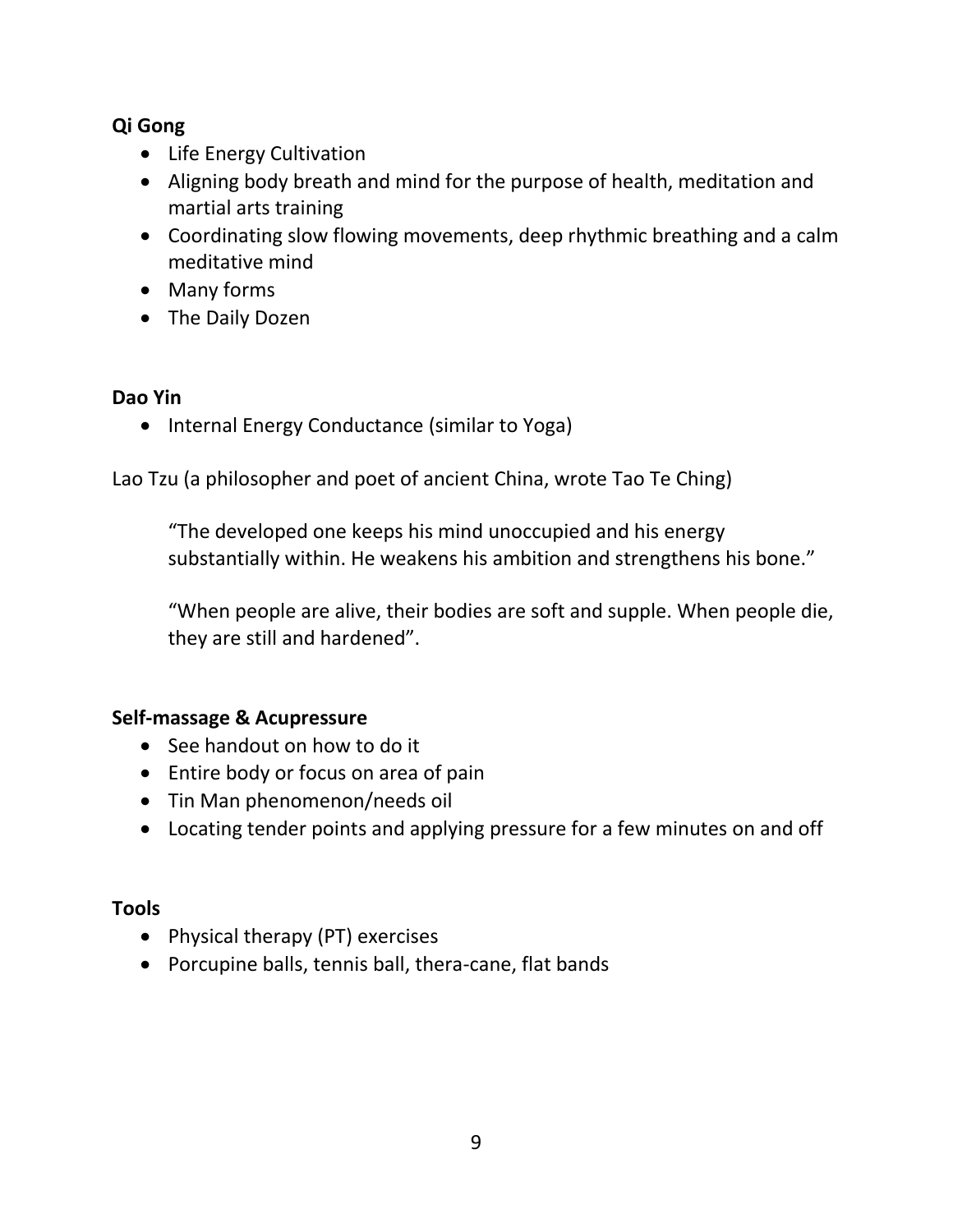### **Self-Massage**

#### **How to Self-Massage at Home**

- Air and Water types can use untoasted and unrefined organic sesame oil
- Fire types can use either a good quality coconut or olive oil
- The bathroom is an ideal place to massage. Be sure the room is warm enough for your comfort. After a bath or shower is a great time, as your muscles will be relaxed and warm. Warm a little oil in your hands; you really don't need very much. Apply sweeping strokes, varying according to the effect you want – larger, softer strokes are more relaxing. Slide over the skin using a steady pressure with the entire surface of your hands. If massaging your shoulders, sweep hands over the whole shoulder, encompassing its shape, then gently glide back to where you began, and repeat several times working the oil into the skin. You can massage your single area of pain or your whole body.
- Massaging your stomach can aid digestion. Massage the lower right side of the abdomen working your way upwards to just below the rib cage in a firm, circular motion. Continue across and then downwards along the opposite side towards the pubic-bone area, and repeat several times.

This is a diagram of the abdomen, massaging in the direction of your digestion.

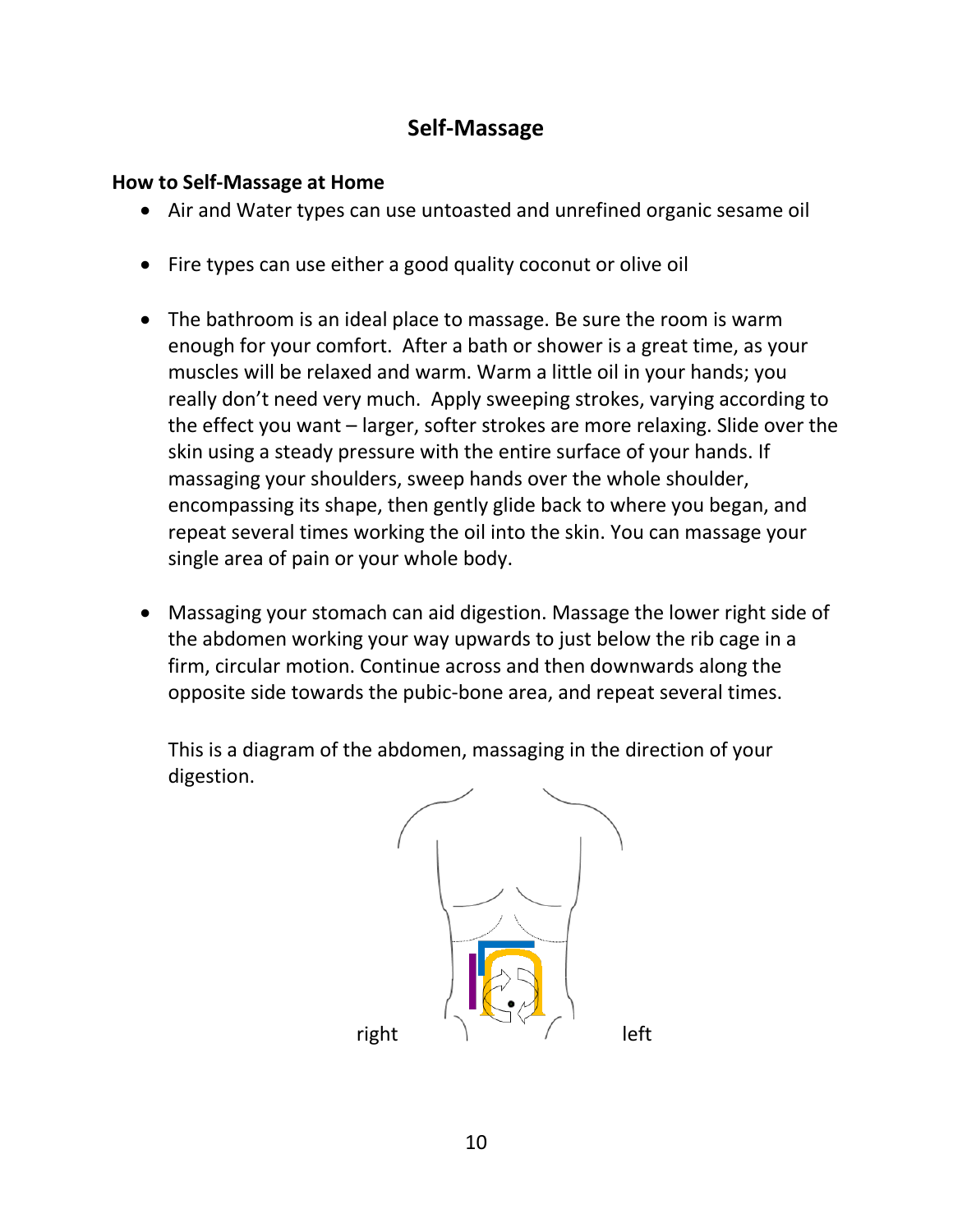- Deep-tissue massage loosens muscle tissue, releases stagnation and improves circulation. Use slow strokes with deep finger pressure over areas of tension, moving along the muscles. Be careful, however, not to damage delicate tissue if you're recovering from an operation or injury – always reduce pressure if it feels too painful. Massaging after exercise can help prevent the build-up of lactic acid in the muscles, which means you'll feel better the day after, too. Massaging joints before exercise can also assist with less pain and stiffness during your work-out or stretching session/
- Massage helps prevent and treat headaches. Use two fingers to apply pressure on the bridge of the nose between the eyebrows (Yintang) and along the eyebrows into the divot next to the eyes. Tension is often carried in our hairlines. Massage at the front hairline and then work your way around the ear and into the back of the scalp. Apply gentle pressure to areas that may feel tender. Repeat this five to 10 times every day for prevention or during an acute phase of headache if it feels good to you. For sinus pain, work along the cheekbones towards the ears with your fingers to ease congestion. To release tension in your jaw, apply a small amount of oil and use your index fingers to perform circular pressure on outer edges of the jaw and in the joint focusing on tender areas. Breathe deeply and enjoy the massage.
- Before bed, a simple foot massage can aid in relaxation and sleep. Apply a small amount of oil and massage the sole of your foot with your palms and fingers. You can start at the heel and work towards the base of your toes, massaging your toes and between your toes. Hold your foot in your palm and massage along the sides and arch of the foot. Repeat on the other foot. You may want to wear socks afterwards so as not to slip on the floor or get oil on your flooring.

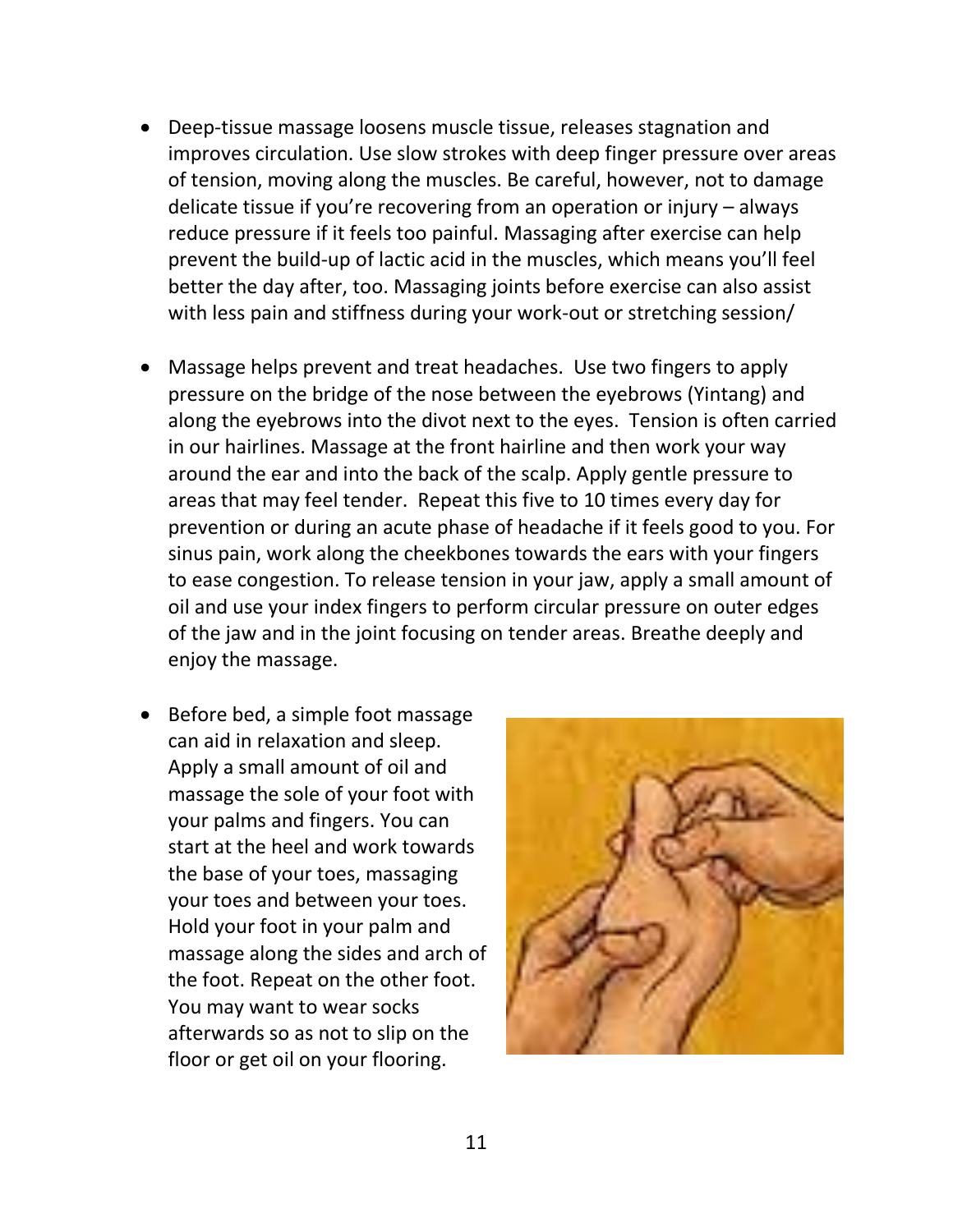- Massage is helpful for:
	- Improving the health of your skin by making it stronger and softer
	- Reviving the skin tone and reduces the effects of dryness from aging
	- Supporting restful sleep patterns
	- Opening the energy channels
	- Nurturing positive emotions and feelings as you care for yourself
	- Calming the nervous system and sense organs
	- Reducing stiffness in the joints
	- Benefitting sore and tense muscles
	- Helping to ease pain

# **Deep Breathing**

The mind and body work together. The way your mind controls thoughts and attitudes affects the way your body controls pain.



Du20, the " Hundred Meeting Point", improves mental state, dizziness, headache, obstruction of the nose, agitation, and heart palpitations due to fright or anxiety.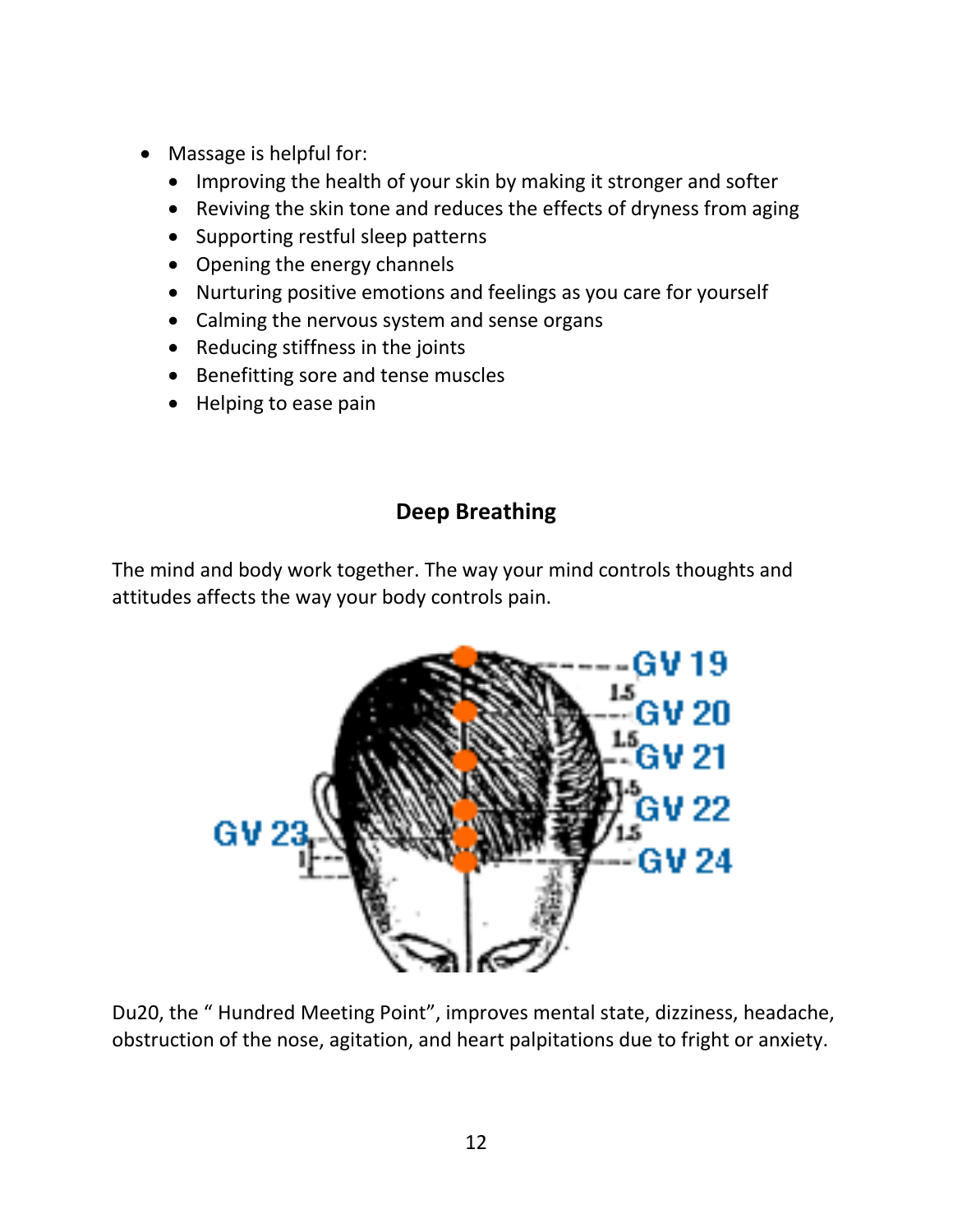

Yintang, is the "Hall of Impression". Located at the midpoint of the eyebrows. It is used for acute and chronic fright, frontal headache, dizziness, insomnia, agitation, and restlessness.

The Governing Vessel originates in the pelvis and ascends up, emerging at Du20. It then enters the brain and connects with the Urinary Bladder Meridian along the sides of the spine. It spreads throughout the spine. The right side channel is the left side of the brain which is the YANG. The left side channel is the right side of the brain and is YIN.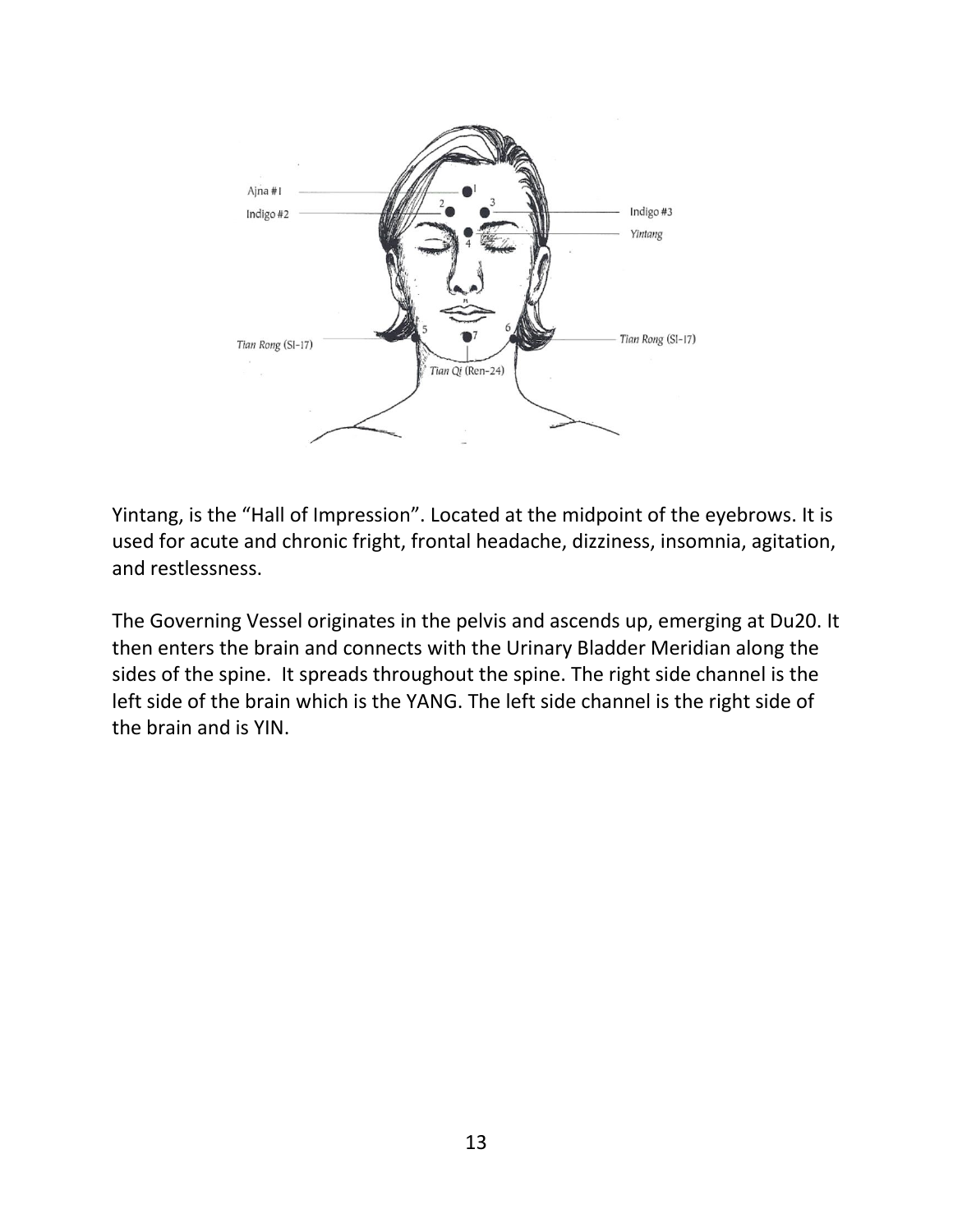

Controlled breathing can influence the flow of energy through these channels. Nasal breathing brings air into the sphenoid sinuses to cool the pituitary gland and help regulate the body temperature.

The pituitary gland and the hypothalamus  $-$  a part of the interbrain effect the autonomic nervous system, which manages the balance of energy, heat and water in the body. Body temperature, heartbeat or the amount of urine, are all regulated this way, and so are sleep, hunger and thirst. The pituitary gland also produces a series of hormones that either control most of the other hormone glands in the body or have a direct effect on specific organs.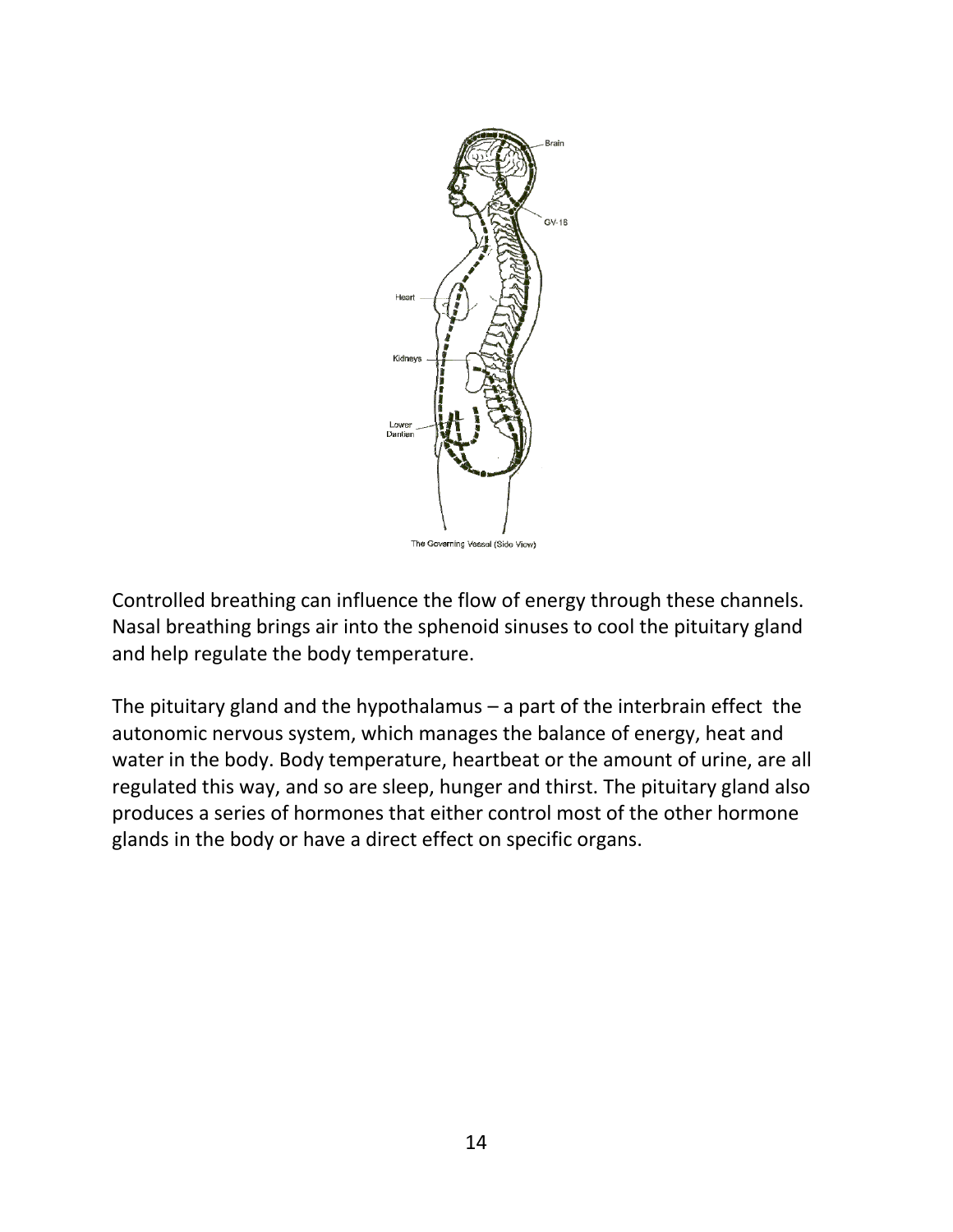

Together they regulate all processes having to do with primitive reactions, such as stress, rage, fighting body temperature, thirst, hunger, sexual activity, and survival in general. Between the two, they secrete 16 different hormones including human growth hormone (reduces liver uptake of glucose, stimulates the immune function).

The pineal gland is the major source of melatonin production in the body. It plays a role in circadian rhythm, inducing sleep and seasonal affective disorder. In animals, it plays a key role in hibernation.

Nasal breathing has many functions. It promotes ability to smell, filters out dirt and pathogens, and moisturizes and warms incoming air with mucous membranes. Nasal breathing stimulates the olfactory nerve; the impulse is passed to hypothalamus and pineal glands. Yintang and acupuncture points in this area are influential on these glands.

When you are feeling sluggish and fatigued, focus on breathing through the right nostril, and when you are excited, agitated or anxious, focus on breathing through the left nostril.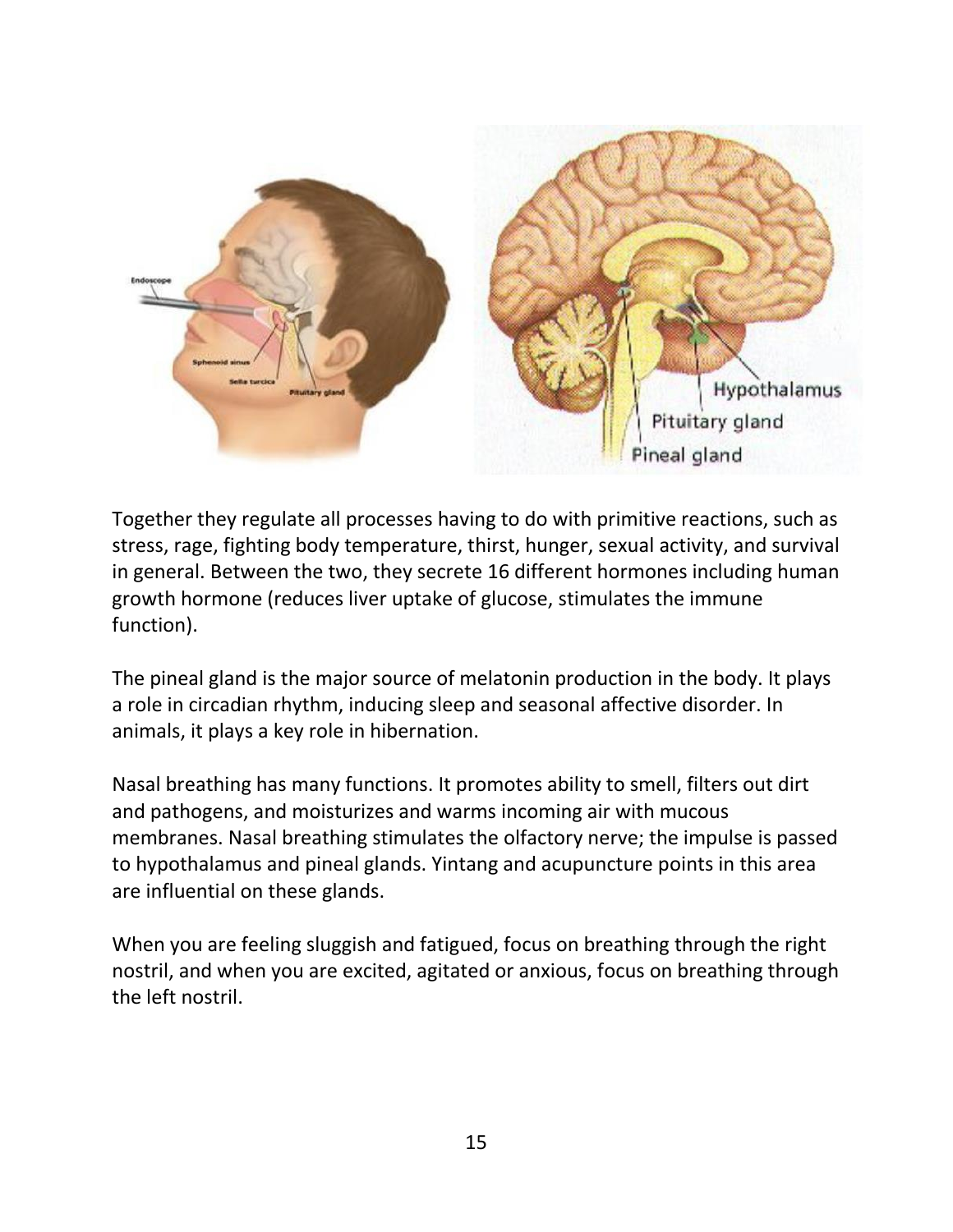### **Breathing Techniques**

• **Cooling Breath Practice:** mouth breathing inhalation, nasal breathing exhalation. Tongue is connected with organs.

### • **Relaxation Breath:**

- 1. Find a comfortable position to sit in and keep your spine (Du channel and urinary bladder channel) straight and open. Close your eyes. Spend a minute or two relaxing your mind. To relax the mind, listen to your natural breath, 'talk to yourself' (maybe say to yourself, "relax, relax"; "inhale, inhale"; "I don't need to think about that now"; "nothing matters right now, I'm letting that go"; etc.)
- 2. You may connect your thumb and first finger (air & ether, lung & large intestine) to assist with dilating the bronchi, increases the vital capacity and improve concentration. Also, touch the tip of the tongue to the roof of the mouth.
- 3. Using your nose to inhale and exhale, start with a deep breath in, filling up your lungs and your belly. Listen to the noise that the process makes. Exaggerate this noise in the back of your throat if you feel comfortable. Focus on filling up the belly with each inhale and focus on emptying the belly with each exhale. Envision the breath at times making contact with the important glands behind your nose.
- 4. The lungs negative, or imbalanced emotion, is Grief. In the normal breathing process, air is not completely expelled and residual air remains. This is where grief, sorrow, frustration, anxiety and hurt reside. We carry these negative emotions with us in the deep structure of the lung. With deep breathing, we can throw these out and feel more peaceful, as in the axiom: 'A Sigh of Relief'.
- 5. You can practice this relaxation breath for a set of 10 or 20.
- 6. When finished, sit still with your eyes closed and 'feel' how your body feels. You may notice a tingling sensation, a sense of peace or happiness. Your mind may feel clear and happy, you may feel warm or have a sense of your blood pumping through the body in a pleasant way.
- 7. When you are ready, you may open your eyes and move about as needed. You might notice you see somewhat clearer or brighter. Take note of how you feel so you can remember this feeling when you feel stressed or anxious.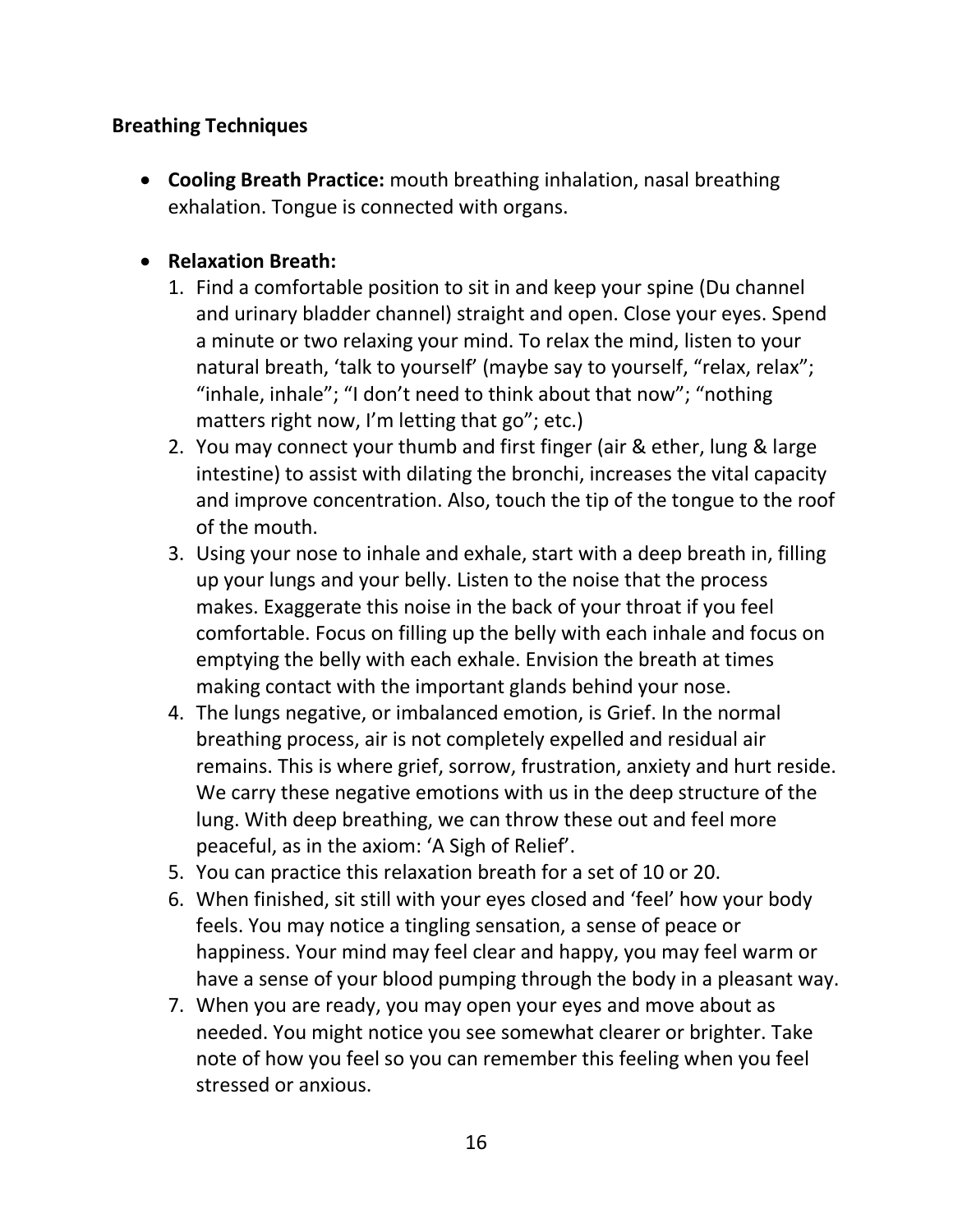### • **Alternate Nostril Breathing**

Again, prepare as above.

- 1. Use your right thumb to close the right nostril and your small and ring finger of the same hand to alternatively close the left nostril.
- 2. Obstruct the left nostril and inhale through the right
- 3. Close the right nostril and exhale through the left
- 4. While continuing to obstruct the right nostril, inhale through the left
- 5. Close the left nostril and exhale through the right
- 6. Repeat for 5-10 rounds at first, take it slow, and then you can increase up to 20.

# **Meditation**

Chogyam Trungpa Rinpoche: "We don't meditate to become better people or have special experiences. Meditation is simply the way we relate to our already existing enlightened state".

Evidence of meditation dates back approximately 5,000-3,500 BCE. Descriptions of meditation techniques date back in Indian scriptures to 3,000 years ago. Many of the world's religions adopted basic concepts of meditation; methods vary from culture to culture. Many believe meditation is an essential cornerstone of spiritual development. Hinduism, Judaism, Islam, Buddhism, Taoism, and Christianity, to name a few, all have their forms of meditation.

Old Testament: "Be still and know that I am God"; Repetitive prayer or counting rosary beads.

ZaZen: "seated meditation", a meditative discipline practitioners perform to calm the body and the mind, and concentrate enough to experience insight into the nature of existence and thereby gain enlightenment. Suspending all judgmental thinking and letting words, ideas, images, attachments, labeling, and thoughts pass by without getting involved with them.

Koan: is a story, dialogue, question, or statement which is used in Zen practice to provoke introspection, or doubt.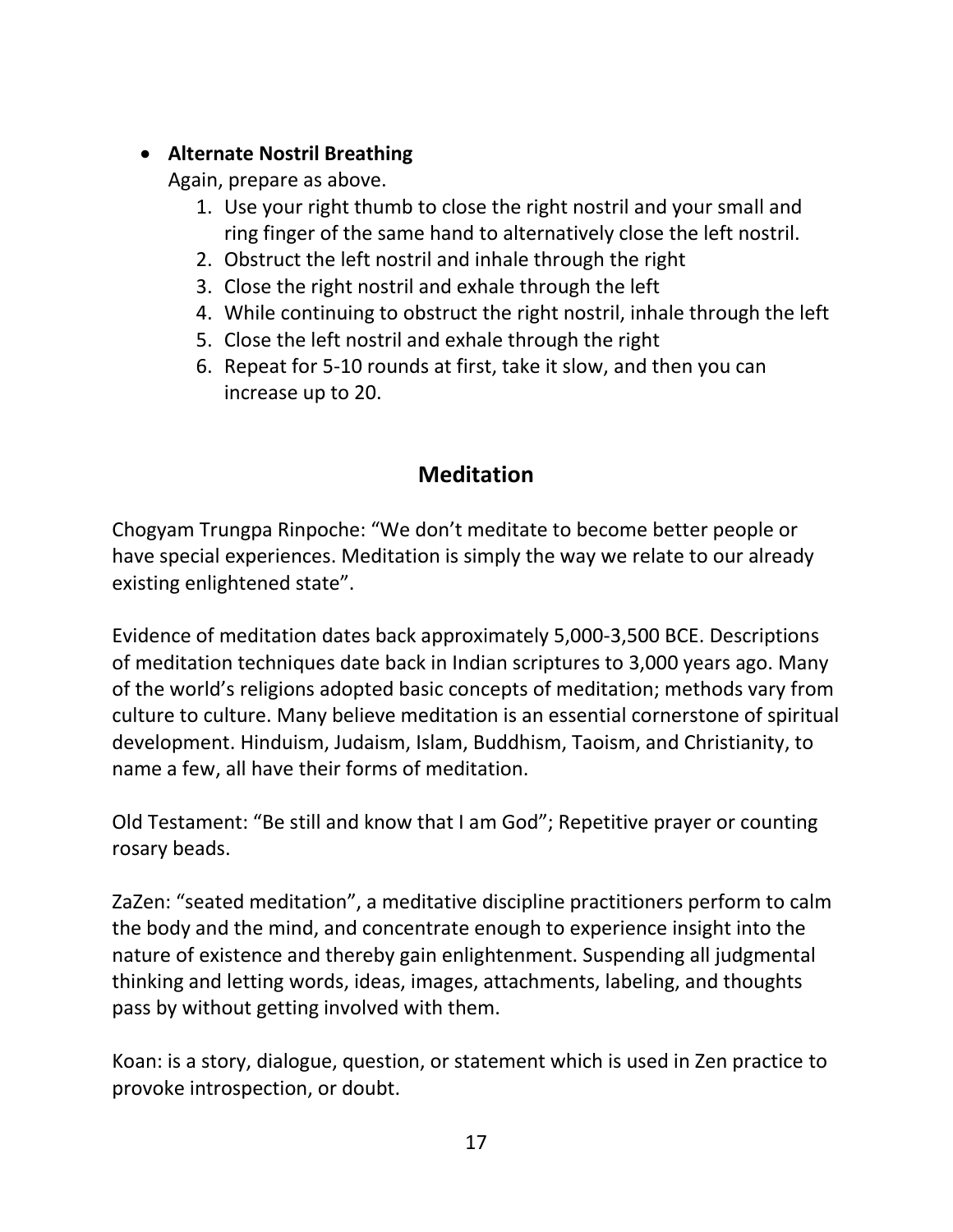Insight Meditation: Buddhist tradition, mindfulness, Vipassana. It aims to free the mind of the distortions of self-centeredness, negativity, and confusion. Equanimity. Moment to moment investigation of the mind and body, a slowing down and paying attention. [www.seattleinsight.org](http://www.seattleinsight.org/)

Walking meditation, Loving-Kindness meditation, Tonglen, The middle way, MahaMudra, Visualization, Dzogchen, Mantra

Reasons to meditate daily:

- 1. Lowers blood pressure
- 2. Relaxes mind, better sleep
- 3. Elicits physical relaxation
- 4. Improves concentration
- 5. Improves breathing
- 6. Decreases the feeling of pain
- 7. Reduces stress and tension
- 8. Increases self-awareness
- 9. Makes you present
- 10.Source of inspiration
- 11.Rejuvenates you (clears blockages)

Tips for meditation/relaxation:

- 1. Make it a formal practice.
- 2. Start with the breath.
- 3. Stretch first.
- 4. Meditate with purpose (single pointedness).
- 5. Notice the frustrations that you feel and think. Really focus in.
- 6. Experiment with posture, types, etc.
- 7. Feel your body parts.
- 8. Pick a specific location where you can meditate; a designated spot.
- 9. Read a book or two on meditation.
- 10.Commit to the long haul.
- 11.Listen to instructional recordings (e.g., CDs, apps).
- 12.Generate moments of awareness during the day.
- 13.Make sure you will not be disturbed.
- 14.Use a candle, stare at the flame and practice focusing on it.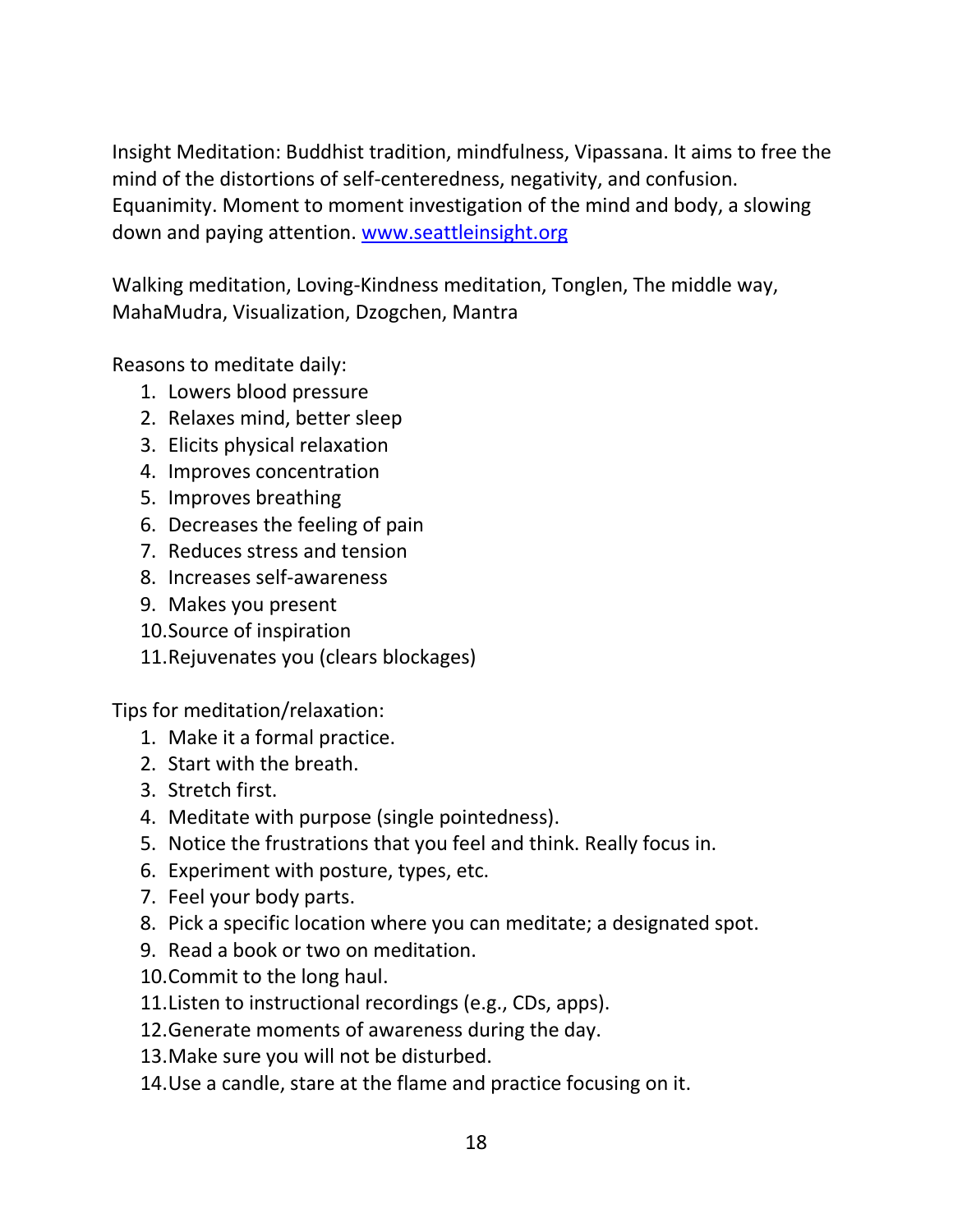- 15.Do not stress. If too stressed, don't meditate right now.
- 16.Find a partner or group if you would like.
- 17.Try to meditate early in the morning, as the mind tends to be quieter.
- 18.Be grateful at the end. Spend 2-3 minutes feeling appreciative for the moment.
- 19.Notice small amounts of progress.
- 20.Tell others about your practice and the benefits you feel.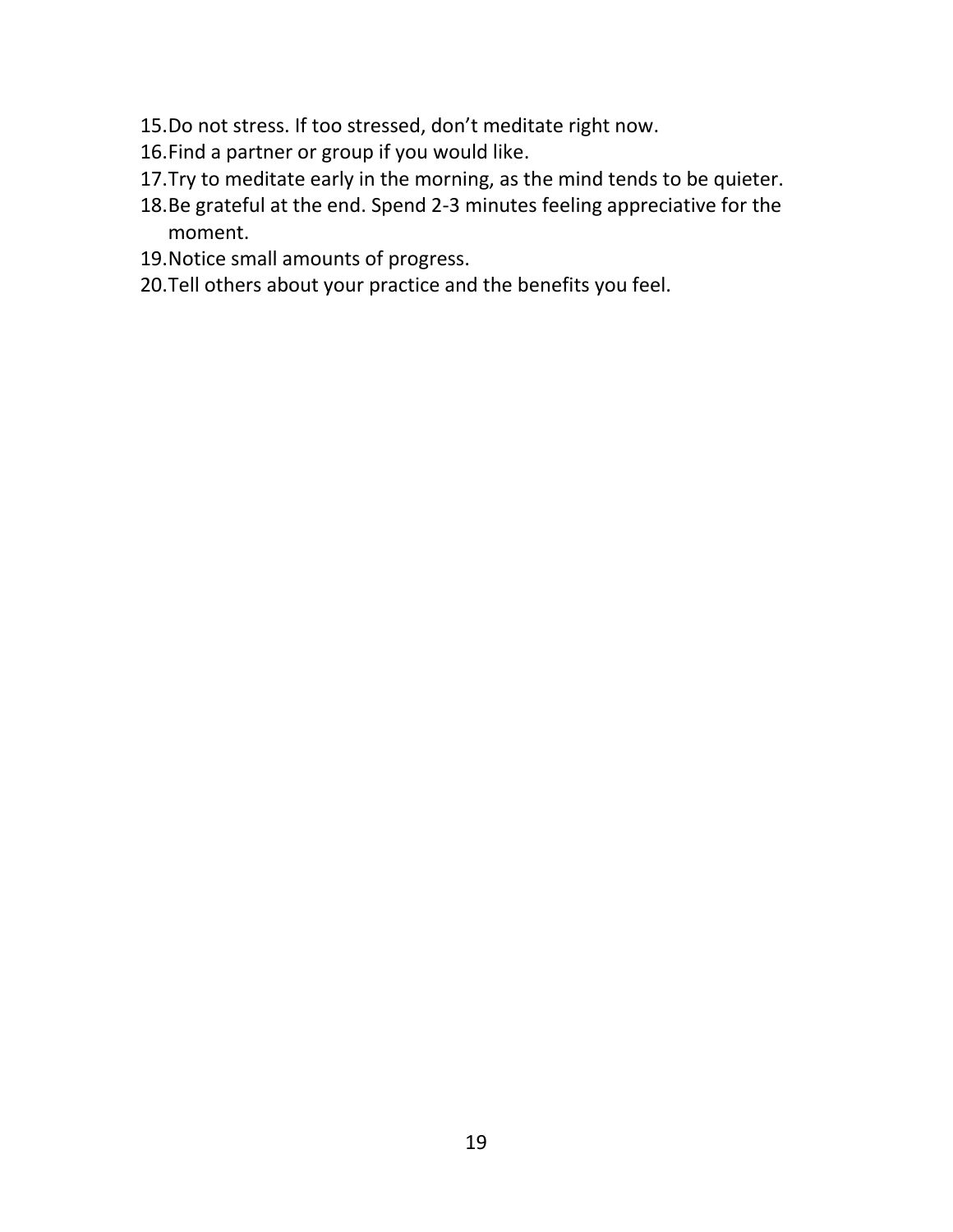### **Kitchen Medicine**

"Let food be thy medicine and let thy medicine be food." -Hippocrates

- Food
- Spices
- Herb/Medicine
	- o What you eat affects your pain. Food feeds our healthy and unhealthy tissue.
	- o Cook more! Use spices! Less eating out and less processed foods.
	- o Avoid poor quality fats, salts and sugars. Replace with healthy fats, healthy salts and sugars (rock salt, sea salt, grade B maple syrup, raw local honey, extra virgin olive oil, untoasted sesame oil).
	- o Eat at the same times every day. Try to stick with proper meal times. If we eat whenever we want, the body will just do whatever it wants.
		- Breakfast, 0700-0900 (moderate)
		- Lunch, 1100-1300 (stronger)
		- Dinner, 1700-1930 (light)
- Do not nap after lunch. You may rest on your left side to facilitate digestion for 15 minutes, especially if you are Water type. Fire and Air type could benefit from relaxing after lunch.
- Take a walk after dinner for 15-20 minutes to facilitate digestion prior to bed. You may notice if you eat a heavy meal before bed, you will have a difficult time sleeping or vivid dreams. Avoid spicy foods for dinner if you have trouble sleeping. No heavy exercise in the evening.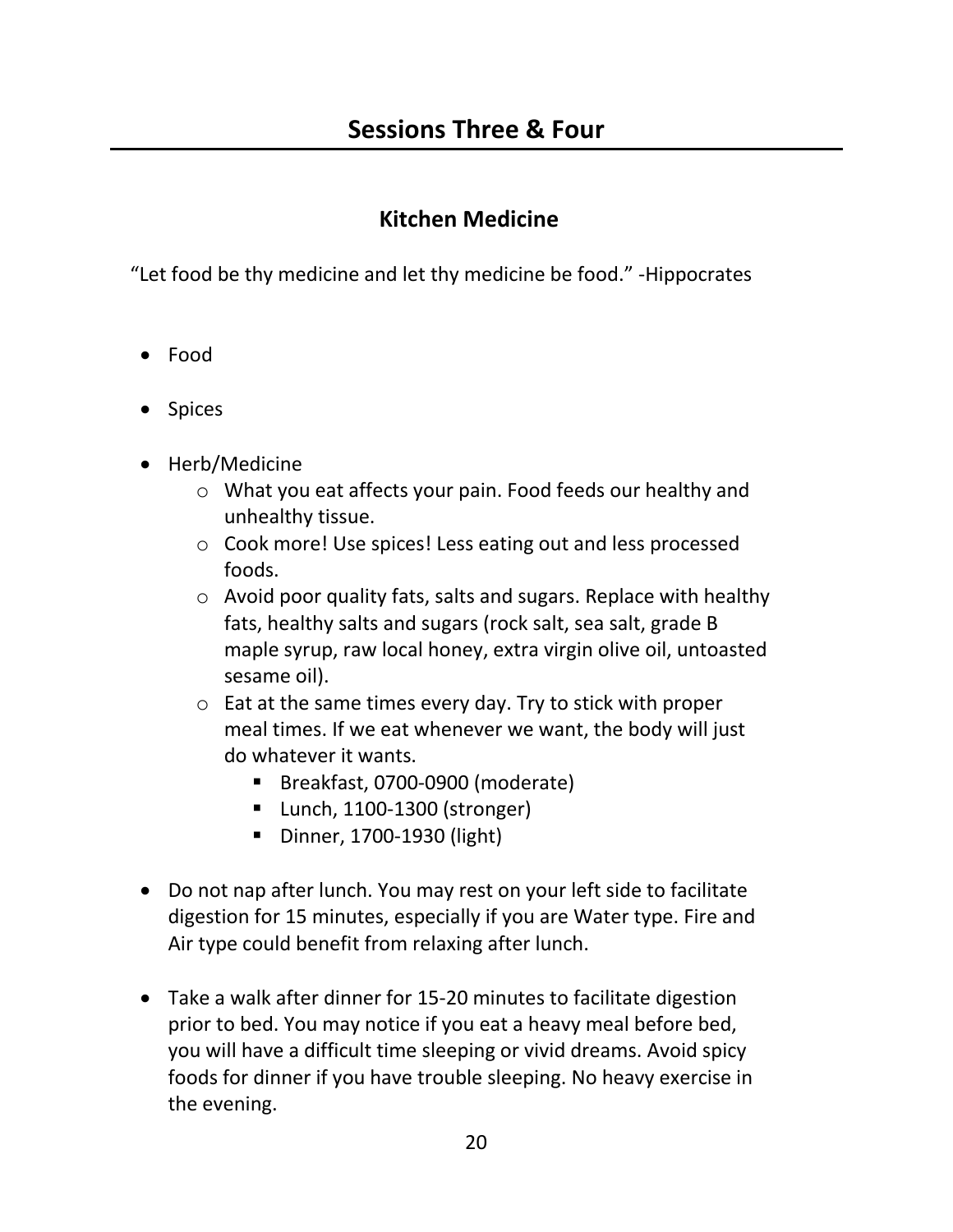- When you eat at proper meal times regularly, the body will learn the pattern and digestion will become easier. If we graze all day long, there will be some food going through one process of digestion and other food going through another process. This is confusing to the digestive function and can weaken the spleen. Food should be fully and properly digested prior to giving the body more food.
- If you have a low appetite or feel that you cannot eat, that is okay. Listen to your body and try to wait until the next scheduled mealtime to eat. To stimulate the appetite, you can sip on some hot fennel and ginger tea 30 minutes before your meal.
	- Be mindful of how much you eat. Don't overeat, and avoid eating two hours prior to bedtime.
	- Proper elimination is important, especially for anxiety, low back pain and insomnia. Moving the bowels once per day is very beneficial. If you have constipation, talk with your doctor or modify your diet. Diet is the most common reason for constipation.
- Pain  $\rightarrow$  poor sleep  $\rightarrow$  mood changes  $\rightarrow$  poor choices in diet  $\rightarrow$  pain  $\rightarrow$  medications  $\rightarrow$  poor digestion  $\rightarrow$  mood changes  $\rightarrow$  poor sleep  $\rightarrow$ pain
- Anti-inflammatory diet
- Spices for cooking and teas to be used to flavor the food, all in moderation (if you are on any anti-coagulant, consult your doctor or prescription)
- Treat your body like a garden: Nurture, fertilize (healthy food), water, sunshine (vitamin D), till (oxygenation: exercise), weed (sweat, deep breath, water, eliminate).
- Strengthen spleen Qi: Warm cooked neutral food.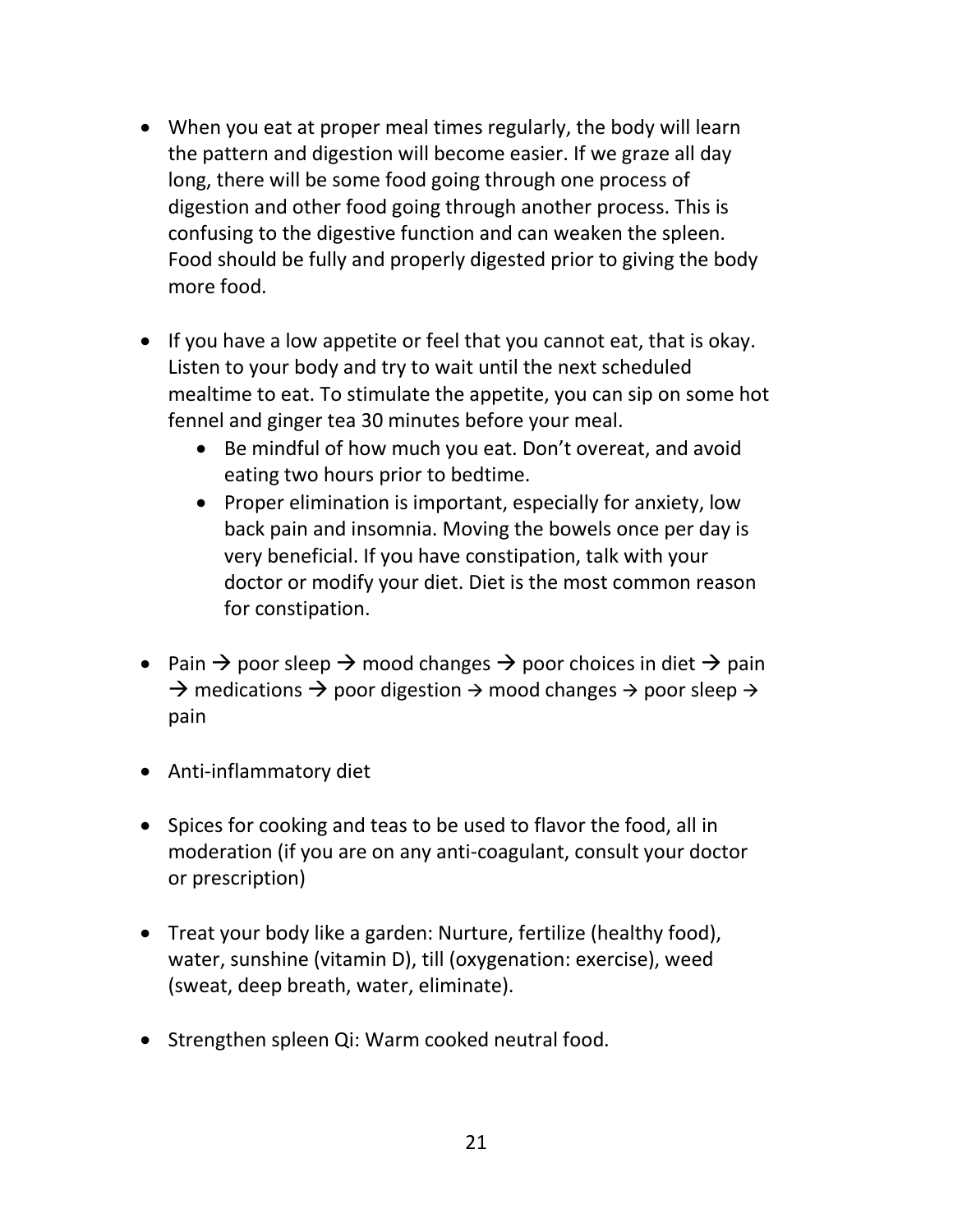# **Foods to Fight Pain**

| <b>Carotene</b>  | The carotenoids are antioxidant nutrients found in many<br>fruits and vegetables. The best known is beta carotene<br>(found in foods like cantaloupe, sweet potatoes,<br>pumpkin, carrots, kale, butternut squash, and spinach),<br>but its sister carotenoid, beta-cryptoxanthin, may also<br>reduce rheumatoid arthritis. Researchers have found<br>that people who eat diets high in beta-cryptoxanthin are<br>half as likely to develop a form of inflammatory arthritis<br>as those who ate very few. In fact, adding just one<br>additional serving each day of a food high in beta-<br>cryptoxanthin helped reduce the risk. Best foods for<br>beta-cryptoxanthin: winter squash, pumpkin,<br>persimmons, papaya, tangerines, red peppers, corn,<br>oranges and apricot. |
|------------------|---------------------------------------------------------------------------------------------------------------------------------------------------------------------------------------------------------------------------------------------------------------------------------------------------------------------------------------------------------------------------------------------------------------------------------------------------------------------------------------------------------------------------------------------------------------------------------------------------------------------------------------------------------------------------------------------------------------------------------------------------------------------------------|
| <b>Ginger</b>    | A helpful food for digestion and reducing<br>inflammation in the body.                                                                                                                                                                                                                                                                                                                                                                                                                                                                                                                                                                                                                                                                                                          |
|                  | Ginger contains beneficial phytonutrients gingerols and<br>paradols that seem to have anti-inflammatory effects,<br>and therefore should be considered for arthritis<br>treatment. Ginger contains chemicals that work similarly<br>to some anti-inflammatory medications. Get creative:<br>grate fresh ginger into stir fries, steep dry ginger powder<br>as a tea, or bake healthy ginger muffins.                                                                                                                                                                                                                                                                                                                                                                            |
| <b>Green Tea</b> | Compared with regular black tea, green tea looks weak<br>but contains a natural antioxidant called<br>epigallocatechin-3-gallate (EGCG) not found in black tea.<br>Studies suggest that EGCG works to stop the production<br>of certain inflammatory chemicals in the body, including<br>those involved in arthritis. Preliminary research suggests<br>that EGCG and other catechins in tea may prevent<br>cartilage from breaking down, possibly helping to<br>preserve joints longer.                                                                                                                                                                                                                                                                                         |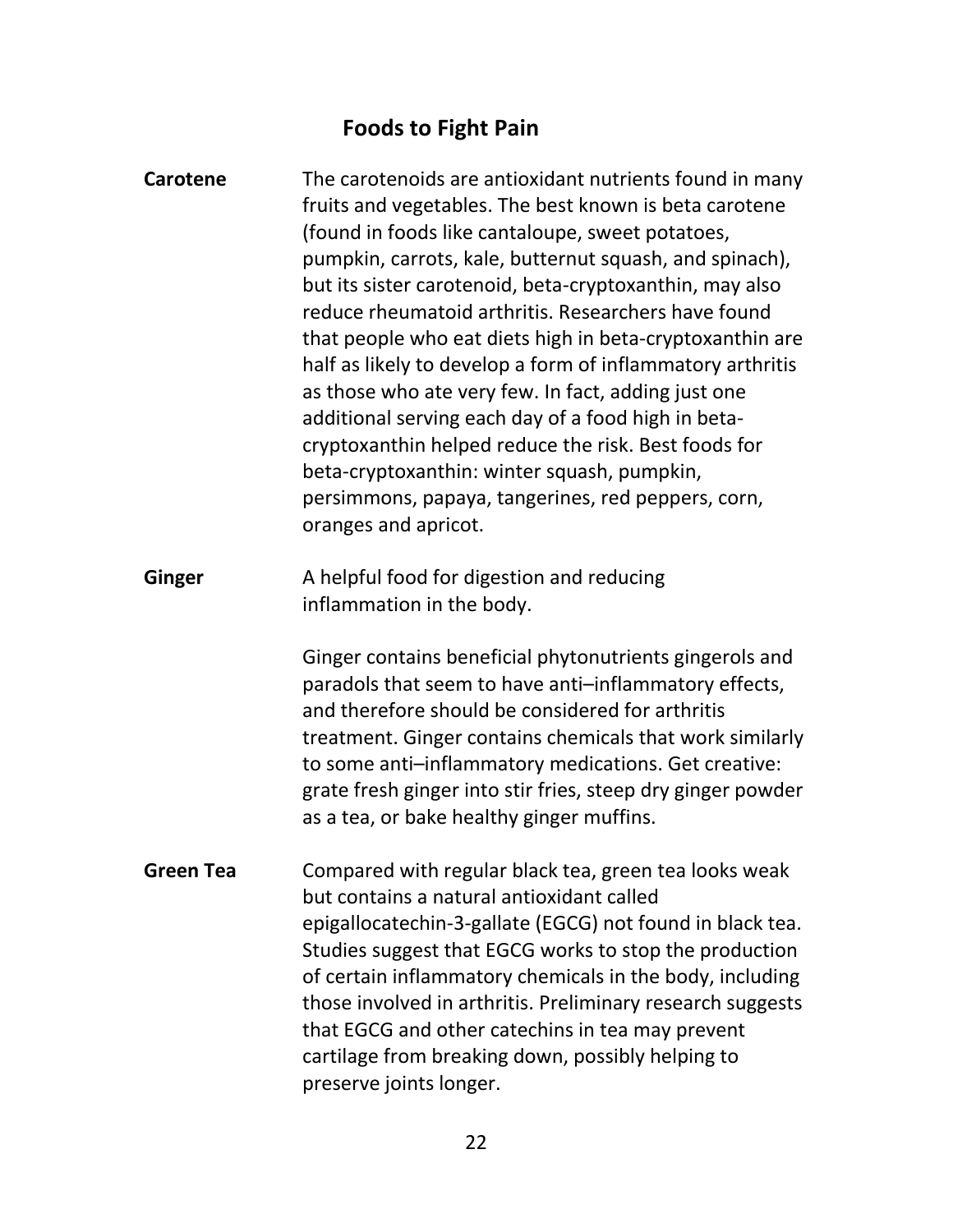| <b>Olive Oil</b> | In addition to healthy monounsaturated fats, olive oil<br>contains a natural compound called oleocanthal which<br>may help prevent arthritis-related inflammation. This<br>compound blocks the same inflammatory pathways as<br>ibuprofen and aspirin, medications commonly used to<br>fight arthritis pain. If you're also trying to lose weight to<br>manage your arthritis, incorporate olive oil but be stingy<br>with the amounts since all fat (including healthy fat like<br>olive oil) is high in calories. For the highest antioxidant<br>content, choose "extra virgin" olive oil; and note that the |
|------------------|----------------------------------------------------------------------------------------------------------------------------------------------------------------------------------------------------------------------------------------------------------------------------------------------------------------------------------------------------------------------------------------------------------------------------------------------------------------------------------------------------------------------------------------------------------------------------------------------------------------|
|                  | stronger the taste, the higher the amounts of<br>oleocanthal the oil is likely to have.                                                                                                                                                                                                                                                                                                                                                                                                                                                                                                                        |

**Red Grapes** Contains resveratrol (also found in Hu Zhang, Bushy knotweek, a Chinese herb for pain by blood invigoration) which can relax tight blood vessels and improve blood flow to damaged back tissue. Your back's vertebrae and discs depend on blood vessels to bring healing nutrients and oxygen to them. Try one cup daily.

**Salmon & Sardines, Omega-3 Fats** The healthiest of fats for people with arthritis or other inflammatory disorders are omega-3 fats. While other foods increase levels of inflammation in the body, omega-3s actually work to decrease inflammation by suppressing the production of enzymes that erode cartilage. A host of studies have demonstrated that omega-3 fish oils can reduce symptoms of rheumatoid arthritis. Study participants reported greater strength, less fatigue, reduced joint swelling and tenderness, less joint stiffness, and less overall pain. The best foods for omega-3 fatty acids are salmon (wild, fresh or canned), herring, mackerel (not king), sardines, anchovies, rainbow trout, Pacific oysters, flaxseeds (ground and oil), chia seeds , and walnuts.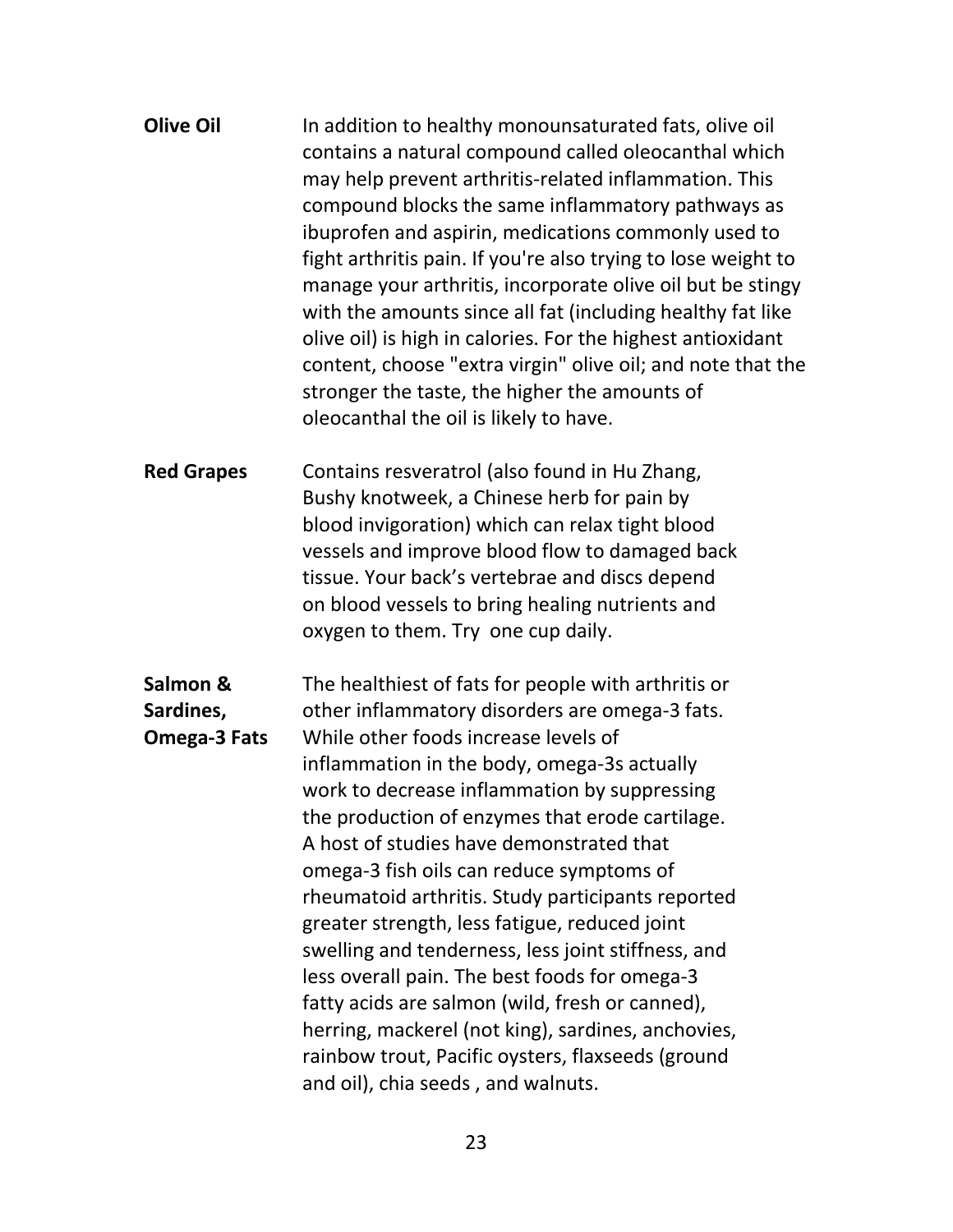| Soy                                    | Contains isoflavanoids, which assist with bone<br>density and has anti-inflammatory properties. A<br>study showed 40 grams of soy protein daily for 3<br>months, reduced pain and cut pain meds in half.<br>Foods: tofu, soymilk, edamame and miso. Be<br>consistent for 2-3 weeks.                                                                                                                                                                                                                                                                                                                                          |
|----------------------------------------|------------------------------------------------------------------------------------------------------------------------------------------------------------------------------------------------------------------------------------------------------------------------------------------------------------------------------------------------------------------------------------------------------------------------------------------------------------------------------------------------------------------------------------------------------------------------------------------------------------------------------|
| Tart Cherries/<br><b>Sour Cherries</b> | Fresh or frozen Morello, Amarelle,<br>Montgomery, & Balaton varieties are best. Look<br>for dark tart cherries over sweet cherries.<br>Serving size is 1 cup. They are high in Vitamin C<br>& betacarotene. Try 20 cherries daily to assist<br>with pain. They supply melatonin and can assist<br>with sleep. Contains anthocyamins, an anti-<br>inflammatory for muscle pains after exercise,<br>gout, and prevent and treat pain. Other foods<br>with anthocyamins: blackberries, black currants,<br>blueberries, eggplant, elderberries, raspberries,<br>boysenberries, red and black grapes,<br>strawberries, and plums. |
| <b>Tomato Juice</b>                    | (or sundried tomatoes) are very high in<br>potassium. Leg cramps are often due to<br>potassium deficiencies, which occur when<br>minerals are flushed out by diuretics, caffeinated<br>beverages or heavy perspiration during exercise.<br>Sip 8-10 ounces daily if you have painful leg<br>cramps, and be sure to inform your doctor if you<br>experience this symptom.                                                                                                                                                                                                                                                     |
| <b>Turmeric</b>                        | Pain, inflammation, immune system, eases pain from<br>osteoarthritis, and fibromyalgia. Contains curcumin:<br>shuts down cyclooxygenase 2 (an enzyme that makes<br>pain-producing hormones). Use 1/4 to 1 tsp daily onto a<br>savory dish. Add to stir fry, soup or as tea. Bring four<br>cups of water to a boil. Add one teaspoon of group                                                                                                                                                                                                                                                                                 |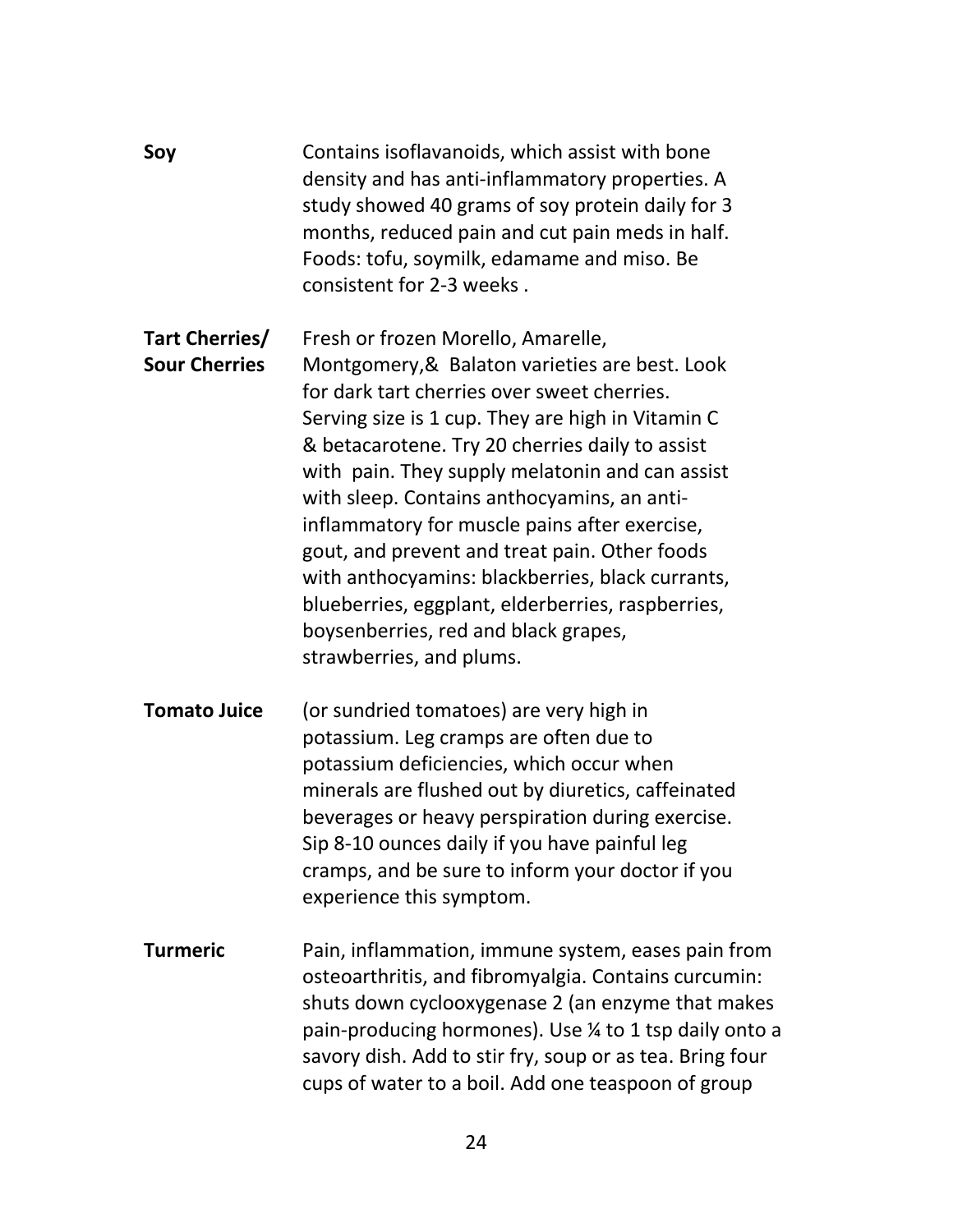turmeric and reduce to a simmer for 10 minutes. Strain the tea through a fine sieve into a cup, add honey and/or lemon to taste. Add a teaspoon of ginger (optional) and a pinch of black pepper.

**Vitamin C** A nutrient responsible for the health of collagen, a major component of cartilage. Examples: guava, bell peppers (yellow, red, orange, and green), oranges, grapefruits, strawberries, pineapple, broccoli, kidney beans, kiwi, and cauliflower. (High-dose vitamin C supplements can actually be harmful for osteoarthritis sufferers, so talk to your doctor about what's right for you.)

**Water** Eight, 8-ounce glasses of water daily. Drink water warm or at room temperature to preserve the digestive fire and dilate, versus constrict with ice. Flushes out histamine, a pain-triggering compound produced by damaged tissue. Water is the key building block of cartilage that cushions bones, soft discs and joints. When tissues are well hydrated they can move and glide over each other without causing pain.

**Whole Grains** Fight inflammation that creates pain. High in magnesium that reduces muscle pain. 3-5 servings of whole grains (not refined grain) can lower C-reactive protein in rheumatoid arthritis. Whole grains can assist with weight loss.

#### **High Blood Pressure Formula:**

• Pomegranate juice one glass daily; pomegranate juice is sweet, sour and astringent. Its actions are to clear heat and moisten dryness. It is also a rich source of potassium, which is known to lower the blood pressure via clearing heat.

• Kiwi fruits one serving daily; kiwi is sweet, sour and cool. Its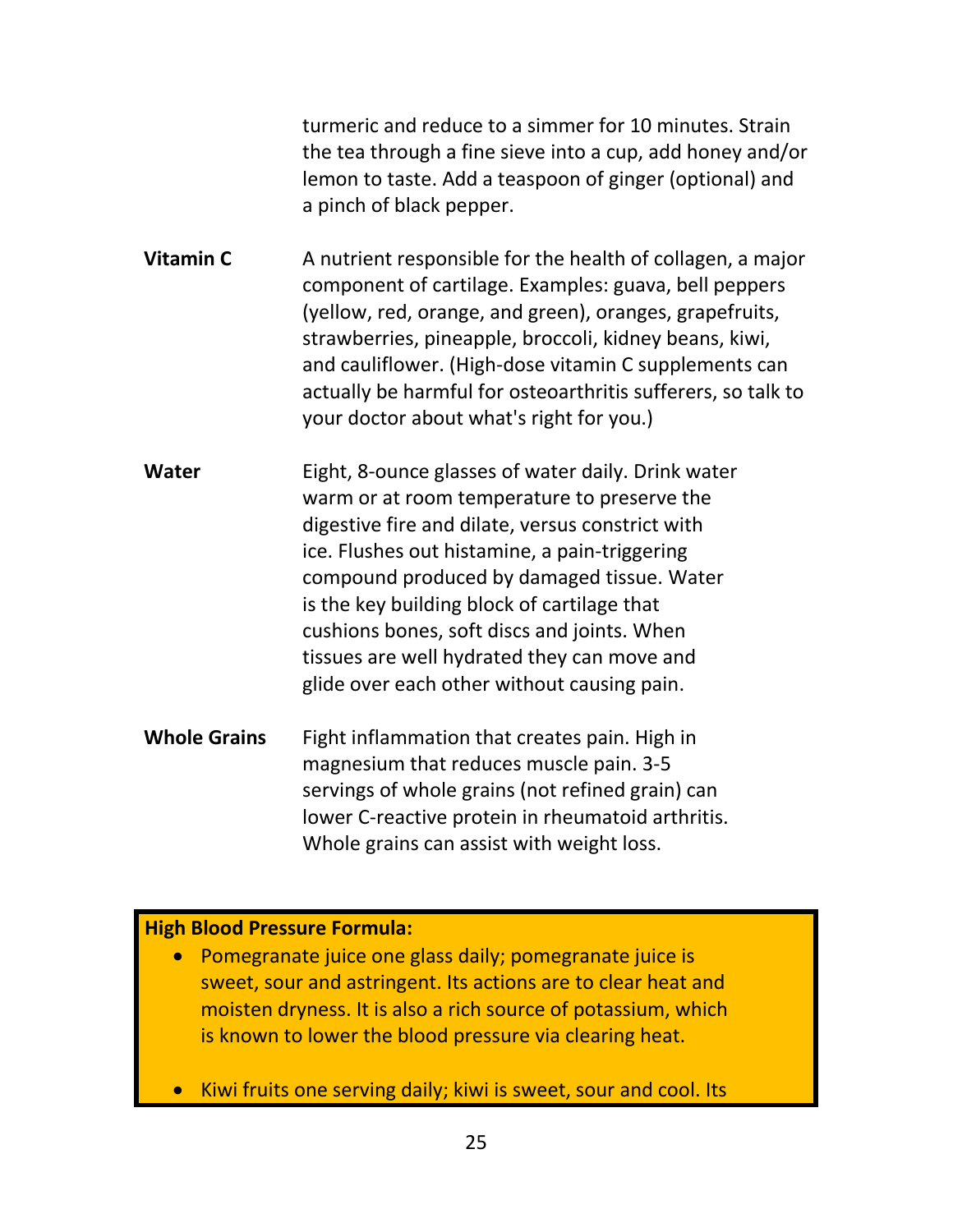actions are to clear heat and engender fluids. It is also a rich source of potassium.

- Bananas one serving daily; bananas are sweet and cool. Its actions are to clear heat and moisten the intestines. It is also a rich source of potassium.
- Apples one serving daily; apples are sweet and cool. Its actions are to clear heat and engender fluids. Apples are also an excellent source of dietary fiber. Contain Malic Aids: digestion benefit, weight loss, detoxification.
- Celery two to four pieces daily; celery is sweet, bitter and cool. Its actions are to level the liver, anchor the yang and clear heat.
- Beets two to four servings per week; beets are sweet and cool. Its actions are to clear liver heat, nourish and quicken the blood, and moisten the intestines.

#### **Worst Foods to Eat**

**Fried Foods** Caloric, high-fat foods like fried chicken, French fries, donuts, and deep-fried appetizers should be avoided by anyone who has arthritis. When eaten in excess, these foods can increase body fat, which puts extra stress on the joints and amplifies the risk of wear and tear. Body fat is not an inert substance; it is metabolically active, capable of producing hormones and chemicals that actually increase levels of inflammation. To make matters worse, some restaurants fry their foods in hydrogenated oils, which means you may also be getting a dose of dangerous trans fats. Instead of frying, choose a healthier way to prepare your foods; grilling, steaming, roasting, and baking are all better.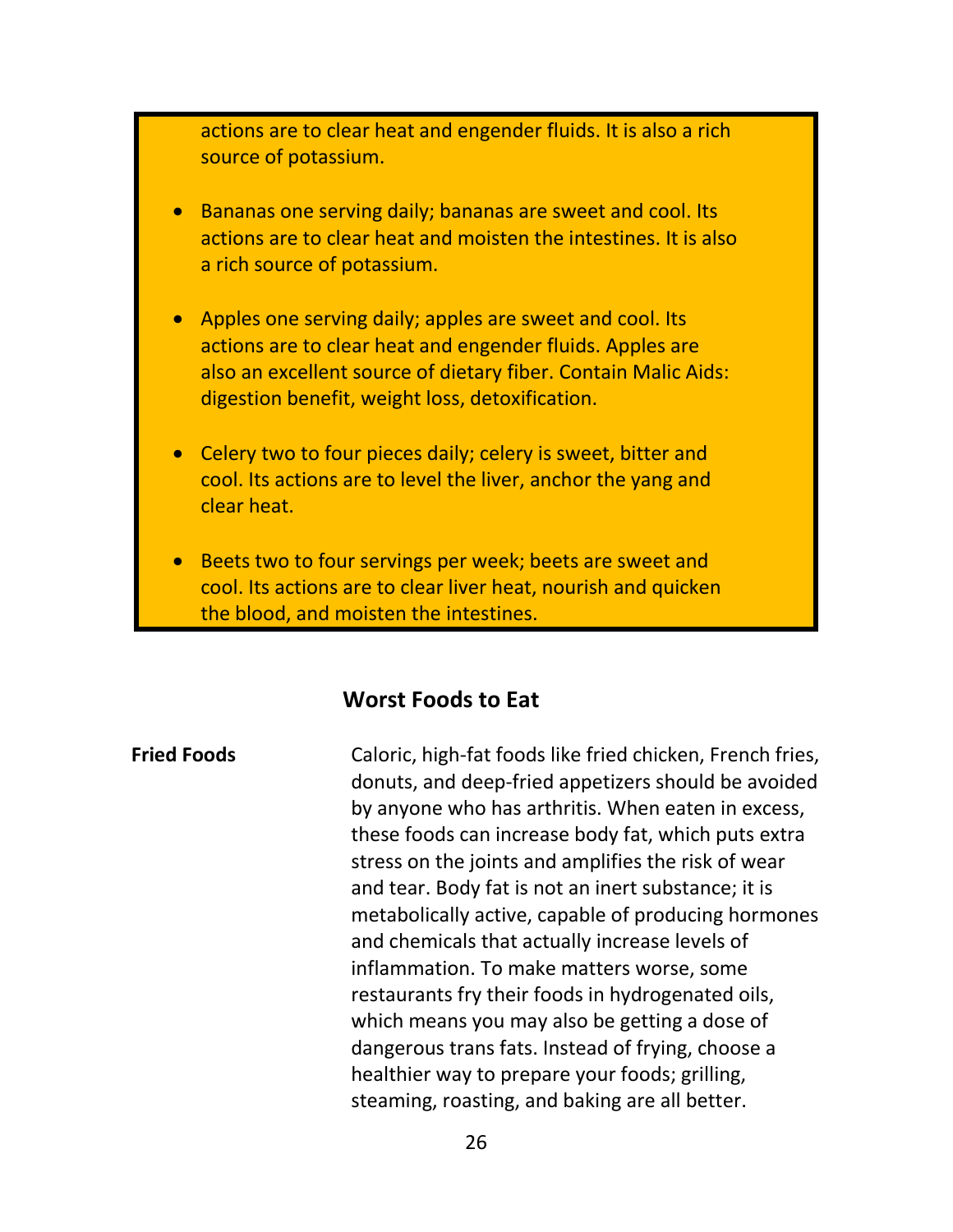| <b>Refined</b><br><b>Carbohydrates</b>          | Refined carbohydrates are found in anything baked<br>with white flour, such as white bread, rolls, crackers,<br>and most baked goods $-$ as well as white rice and<br>junky cereals. They're all made by milling whole<br>grains and removing the bran and germ $-$ the two<br>parts of the grain that contain the most nutrients.<br>Refined carbs produce a state of inflammation in the<br>body, causing increases in cytokines and other pro-<br>inflammatory compounds, which makes arthritis<br>worse. Whole-grain options: whole-wheat bread,<br>whole-grain cereal, whole-wheat pasta, brown and<br>wild rice, quinoa, millet, barley. |
|-------------------------------------------------|------------------------------------------------------------------------------------------------------------------------------------------------------------------------------------------------------------------------------------------------------------------------------------------------------------------------------------------------------------------------------------------------------------------------------------------------------------------------------------------------------------------------------------------------------------------------------------------------------------------------------------------------|
| <b>Saturated Fats</b>                           | This category includes fats primarily found in animal<br>products, such as fatty beef, pork, and lamb, poultry<br>skin, ice cream, butter, whole or 2 percent milk,<br>regular cheese, bacon, bologna, salami, pepperoni,<br>and beef sausage. Saturated fats are also found in<br>palm oil and palm-kernel oil found in the ingredient<br>list of any number of items on your shelves,<br>including crackers, cookies, and nondairy creamers.                                                                                                                                                                                                 |
| <b>Simple</b><br>Sugars/<br><b>Sugary Candy</b> | Found in foods like cookies, fruit juice, soft drinks,<br>and candy $-$ are also refined carbohydrates; they<br>send your blood-sugar levels soaring and set off an<br>inflammatory response in the body, making arthritis<br>and its symptoms worse. If you crave sweets, eat<br>fruit with nuts, use cinnamon dates, maple syrup, or<br>honey.                                                                                                                                                                                                                                                                                               |
| <b>Trans Fats</b>                               | In an effort to give baked goods a longer shelf life,<br>scientists took common vegetable oil and added<br>hydrogen molecules in the right places. The result<br>was that the liquid oil turned solid - and dangerous:                                                                                                                                                                                                                                                                                                                                                                                                                         |
|                                                 | Trans fats - found in some baked goods, fast-                                                                                                                                                                                                                                                                                                                                                                                                                                                                                                                                                                                                  |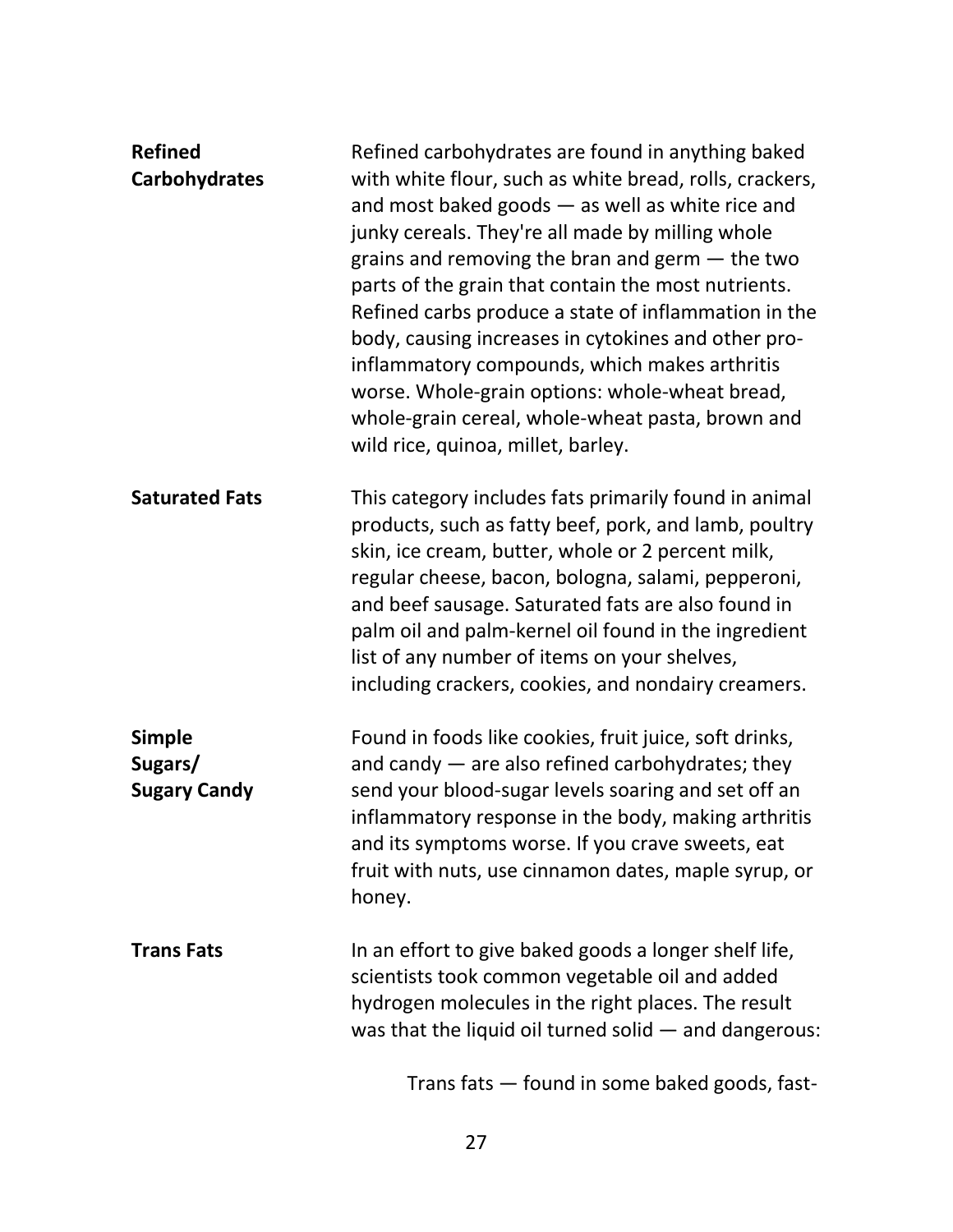food items, processed snack foods, and most stick margarines — are thought to be at least as damaging (and maybe even worse) as saturated fats in terms of inflammation, heart disease, and other health problems. Choose only products that have 0 grams trans fats and do not contain any partially hydrogenated oils.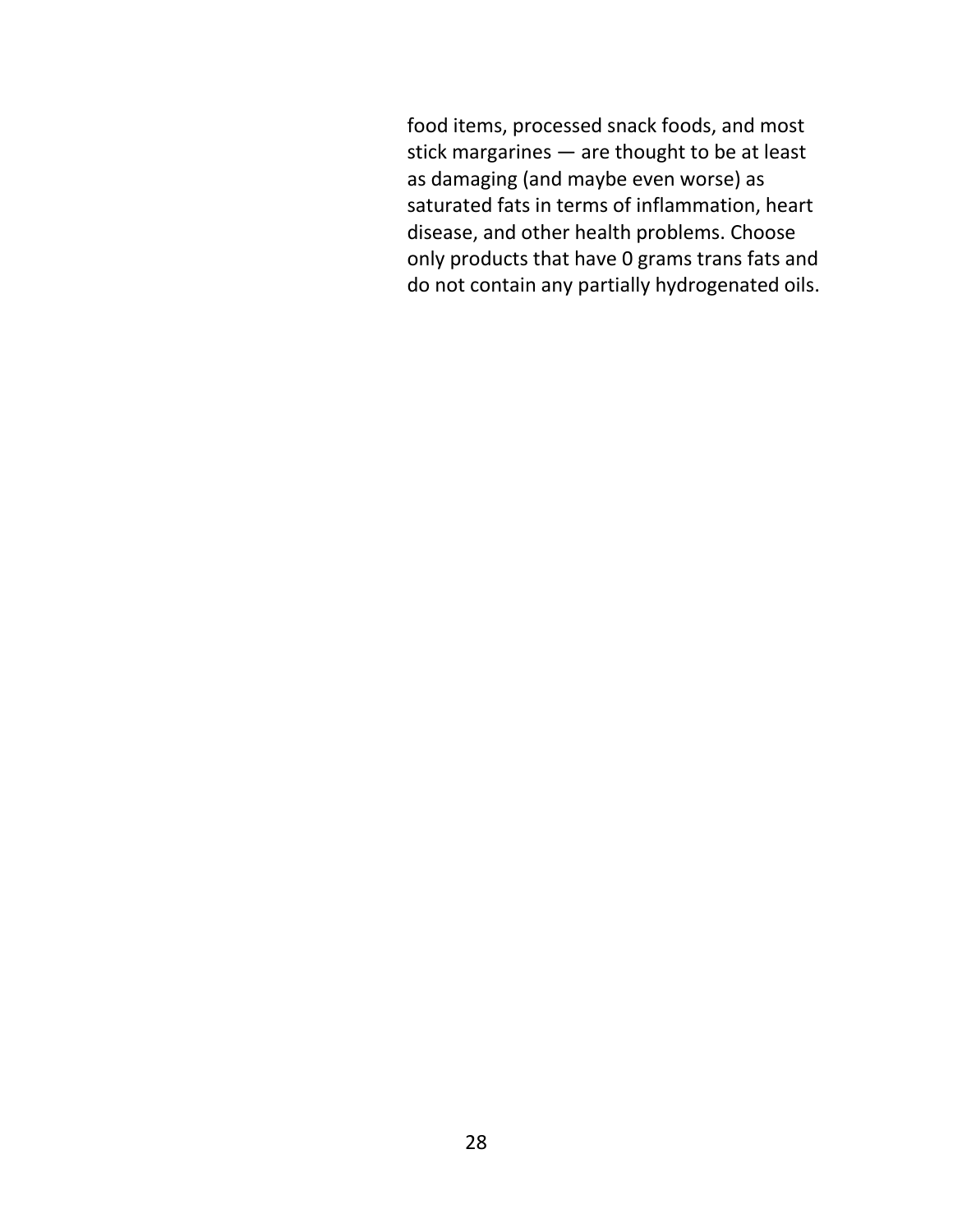### **Sleep**

Develop a nighttime ritual for deep sleep.

- 1. Begin to wind down an hour before sleep.
- 2. Sip on hot tea or warm milk.
- 3. Take a warm bath, or soak your feet in warm or cold water.
- 4. Massage your feet with sesame oil.
- 5. Turn of the TV: avoid politics, social media, stimulating audio/visual.
- 6. Be sure the bedroom is warm and conducive for sleep.
- 7. Listen to relaxing music, dim the lights.
- 8. Practice deep breathing, sigh of relief, to ensure letting go.
- 9. Think about 5 things you are grateful for.
- 10. Avoid ruminating on the negative aspects of your day.
- 11. Use aromatherapy: saffron, lavender, lemonbalm, neroli, patchouli, clary sage, cedarwood, valerian (jatamamsi).
- 12. Expectations: form a habit and allow it 4-6 weeks to achieve results.
- 13. No napping during the day, don't sleep in (practice relaxing is okay).
- 14. Spend time in nature/take a 15-minute walk after dinner.
- 15. Exposure to adequate sunlight: 15-20 minutes a day for melatonin.
- 16. Meditation preparation: journaling, read a couple of books on the subject, 10,000 hours to create a new habit, "the journey of a thousand miles begins with a single step", regular practice, lifestyle changes take time to grow roots
- 17. Take Epsom salt baths to relax tight muscles, massage areas of pain and apply moist heat, stretch out before bed and purposefully relax painful areas.
- 18. Sensory deprivation: dim lights, ear plugs, diminish stimuli to senses
- 19. Sleepy time tea of your choice
	- a. Celestials Seasonings: Sleepy time tea with chamomile and rosebuds
	- b. Traditional Medicinals: Nightly night and relaxation tea
	- c. Yogi Tea: Bedtime
	- d. Choice Wellness (Bastyr): Rest Assured
- 20. Choose a bedtime and stick to it! Choose a waking time and stick to it!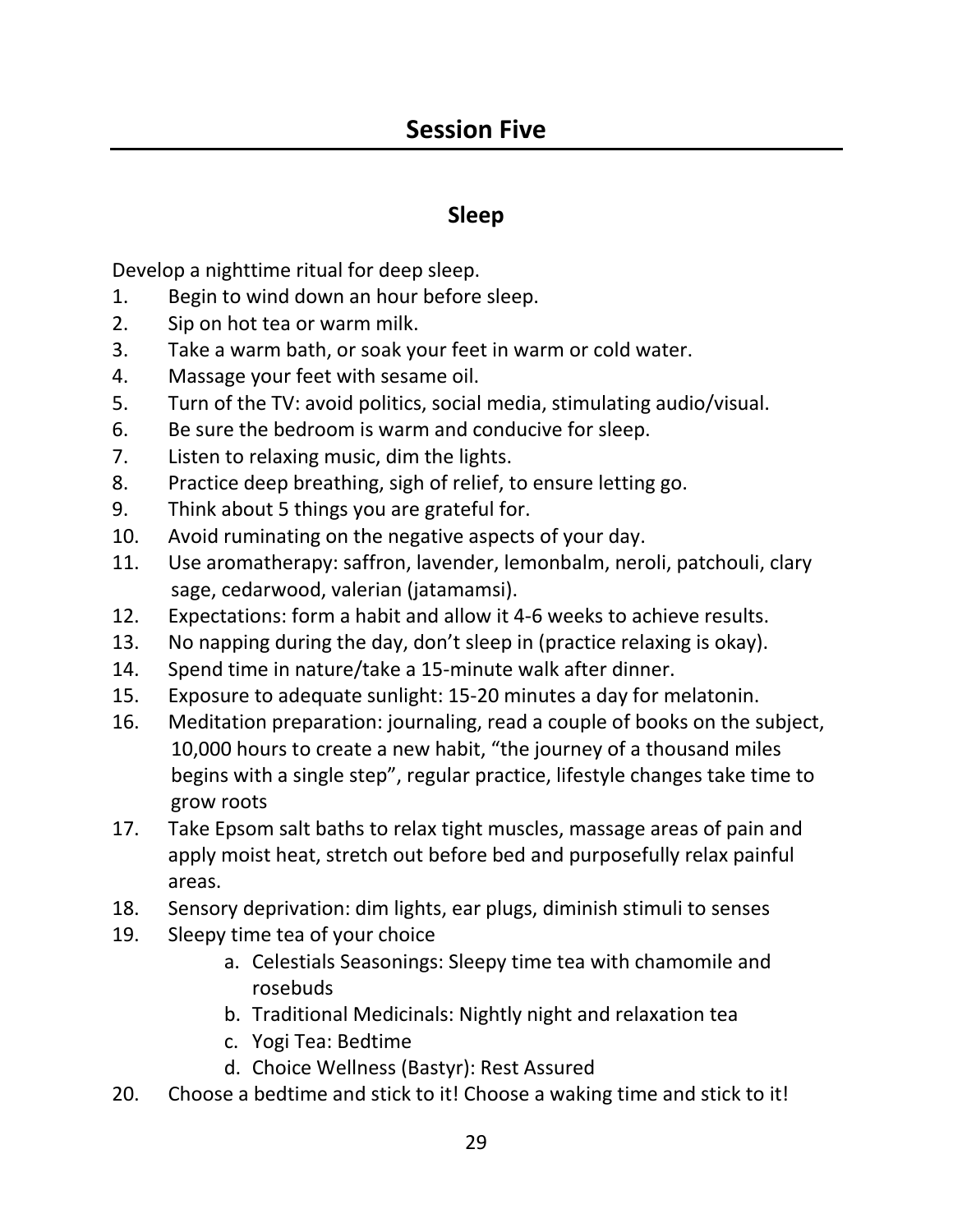- 21. Avoid heavy meals in the evening.
- 22. Spicy foods may interfere with sleep.
- 23. Alcohol may assist you to fall asleep, but it will make you wake in the night.
- 24. Lack of sleep may increase pain levels, cause migraines, contribute to depression, and daytime fatigue.
- 25. Melatonin/serotonin cycle
- 26. Ask your doctor for help to assist with your sleep-wake cycle.
- 27. Seattle VA: Sleep classes and Mindfulness Based Stress Reduction (MBSR)
- 28. If you need a pharmaceutical to sleep, implement changes in lifestyle and use it as a means to an end.
- 29. Stay healthy and get exercise.
- 30. Follow the guidelines for your element, and you will enjoy deep sleep.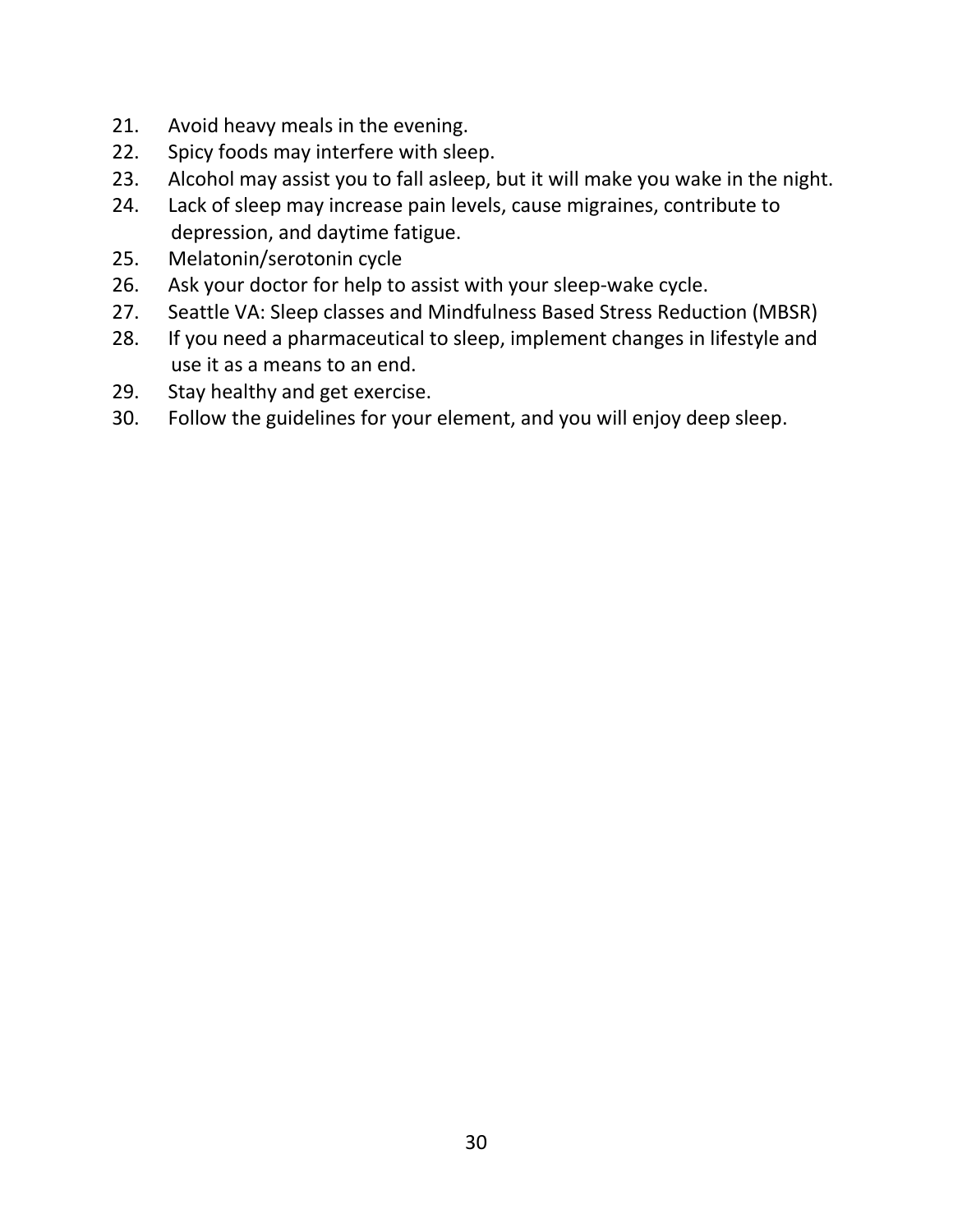# **Air, Fire, and Water Quiz**

Rate the following statements on a scale from 0 to 7:

0 ------------ 1 ------------ 2 ------------ 3 ------------ 4 ------------ 5 ------------ 6 ------------ 7

Does Not Apply Applies Sometimes Applies Most of the Time

| <b>Evaluating My Air</b> |                                                                                    | <b>Rating</b> |
|--------------------------|------------------------------------------------------------------------------------|---------------|
| 1.                       | My physique is thin $-1$ don't gain weight easily.                                 |               |
| 2.                       | I am quick and active.                                                             |               |
| 3.                       | My skin is usually dry.                                                            |               |
| 4.                       | My hands and feet are usually cold.                                                |               |
| 5.                       | My energy fluctuates and comes in bursts.                                          |               |
| 6.                       | I usually develop gas or constipation.                                             |               |
| 7.                       | I usually have a difficult time falling asleep or having a<br>sound night's sleep. |               |
| 8.                       | I am uncomfortable in cold weather.                                                |               |
| 9.                       | My nature is lively and enthusiastic.                                              |               |
| 10.                      | I have a difficult time memorizing things and<br>remembering them later.           |               |
| 11.                      | It is easy for me to learn new things quickly but I also<br>forget quickly.        |               |
| 12.                      | I am not good at making decisions.                                                 |               |
| 13.                      | I am anxious or worrisome by nature.                                               |               |
| 14.                      | People think I am talkative and that I talk quickly.                               |               |
| 15.                      | I am usually emotional by nature and my moods<br>fluctuate.                        |               |
| 16.                      | My mind is restless, but also imaginative.                                         |               |
| 17.                      | I have irregular eating and sleeping habits.                                       |               |
|                          | <b>Total Air Points:</b>                                                           |               |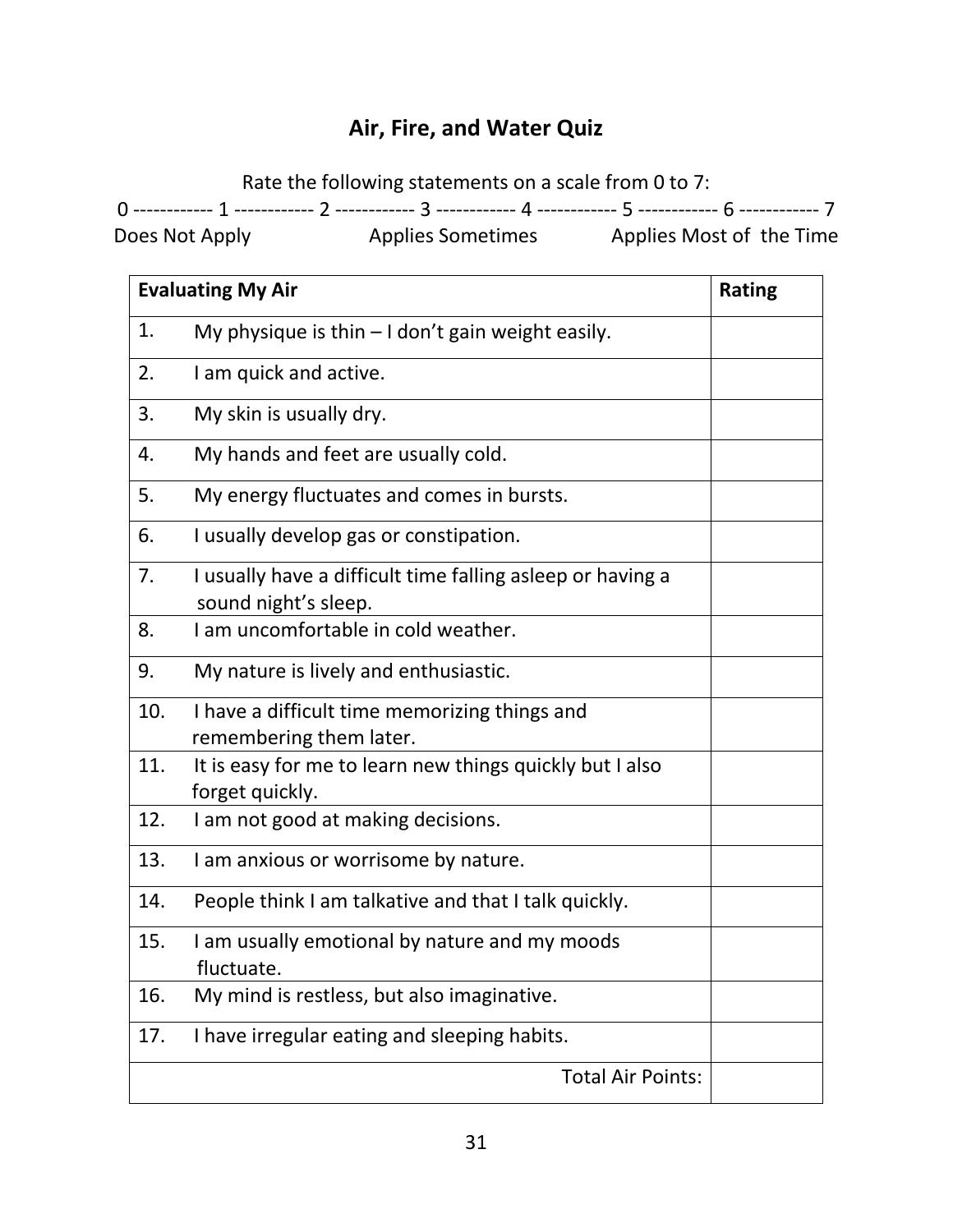| <b>Evaluating My Fire</b> |                                                                                                 | <b>Rating</b> |
|---------------------------|-------------------------------------------------------------------------------------------------|---------------|
| 1.                        | My hair is fine, straight, light, blonde, red, graying early,<br>or balding.                    |               |
| 2.                        | I don't tolerate hot weather.                                                                   |               |
| 3.                        | I sweat easily.                                                                                 |               |
| 4.                        | I can't tolerate delaying or skipping a meal.                                                   |               |
| 5.                        | My appetite is very good; and, I can eat big meals.                                             |               |
| 6.                        | My bowel movement is regular; I might have occasional<br>loose stools, but rarely constipation. |               |
| 7.                        | I like ice cold drinks.                                                                         |               |
| 8.                        | I often feel hot.                                                                               |               |
| 9.                        | Spicy hot foods upset my stomach.                                                               |               |
| 10.                       | I consider myself efficient.                                                                    |               |
| 11.                       | I try to be organized and accurate.                                                             |               |
| 12.                       | I have a strong will; and, my friends consider me to be<br>stubborn.                            |               |
| 13.                       | I am impatient by nature.                                                                       |               |
| 14.                       | I tend to become irritable or angry quite easily.                                               |               |
| 15.                       | I try to be meticulous and am a perfectionist by nature.                                        |               |
| 16.                       | I get angry easily, but I don't hold a grudge.                                                  |               |
| 17.                       | I am usually critical of myself and others.                                                     |               |
|                           | <b>Total Fire Points:</b>                                                                       |               |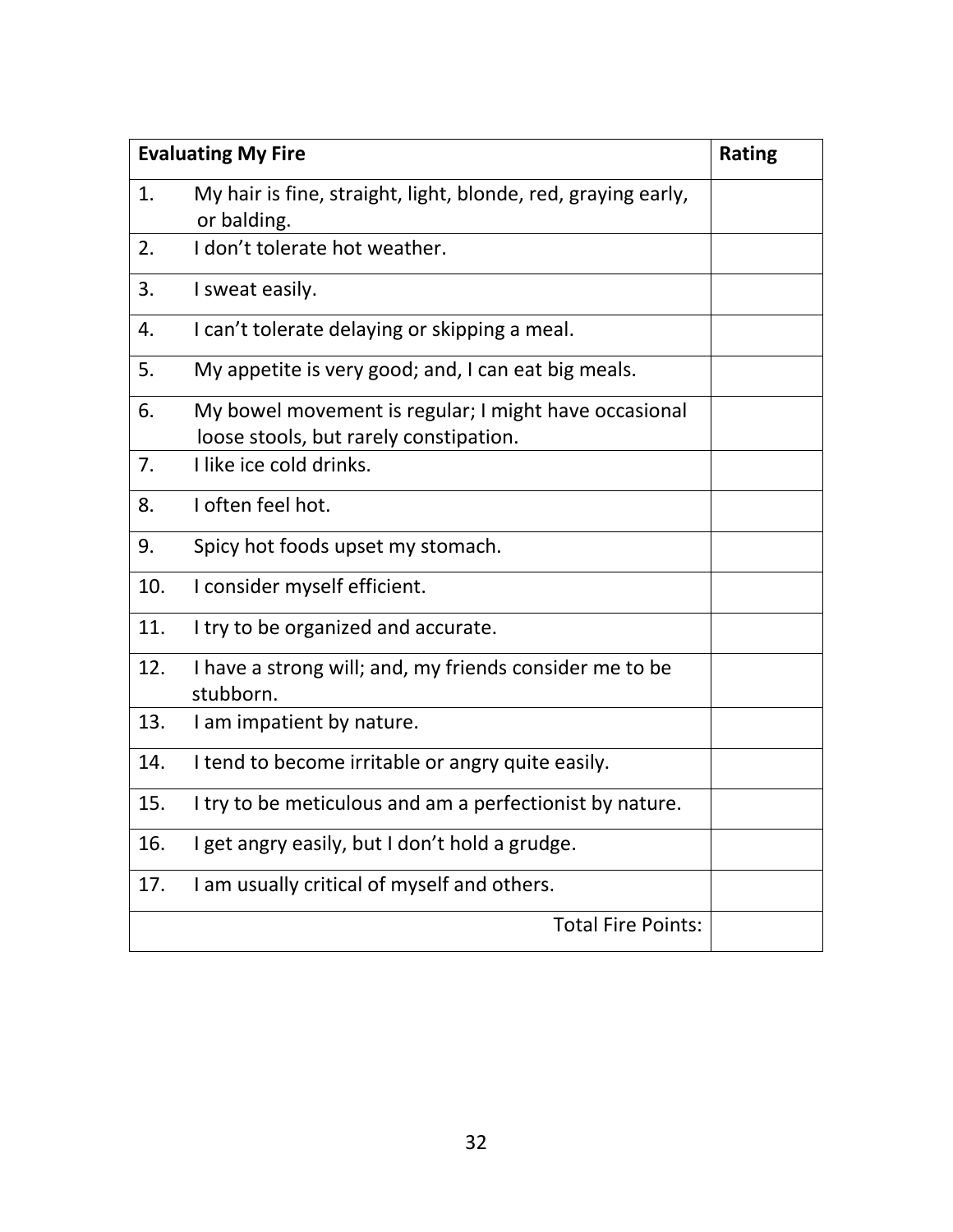| <b>Evaluating My Water</b> |                                                                                             | <b>Rating</b> |
|----------------------------|---------------------------------------------------------------------------------------------|---------------|
| 1.                         | It is easy for me to gain weight, but difficult to lose.                                    |               |
| 2.                         | Skipping meals is easy for meal and does not cause any<br>problems.                         |               |
| 3.                         | I tend to have congestion, mucous, or sinus problems.                                       |               |
| 4.                         | I'm a sound sleeper.                                                                        |               |
| 5.                         | I have thick, wavy, dark, oily hair.                                                        |               |
| 6.                         | My skin is smooth and soft with an almost pale<br>complexion.                               |               |
| 7.                         | My body frame is large and solid with a heavy bone<br>structure.                            |               |
| 8.                         | My digestion is slow, so I feel full after eating.                                          |               |
| 9.                         | I have a steady energy level with good endurance and<br>strong stamina.                     |               |
| 10.                        | I am sensitive to cool and damp weather.                                                    |               |
| 11.                        | I tend to be slow, methodical, and relaxed.                                                 |               |
| 12.                        | I need to sleep a minimum of 8 hours to feel well the<br>next morning.                      |               |
| 13.                        | By nature, I am calm and composed; and, I don't get<br>angry easily.                        |               |
| 14.                        | I am not a quick learner, but I am good at memorizing<br>things and remembering them later. |               |
| 15.                        | Many people consider me affectionate, forgiving, and<br>peaceful.                           |               |
| 16.                        | I usually oversleep and have trouble getting up in the<br>morning.                          |               |
| 17.                        | I am very reluctant to take on new responsibilities.                                        |               |
|                            | <b>Total Water Points:</b>                                                                  |               |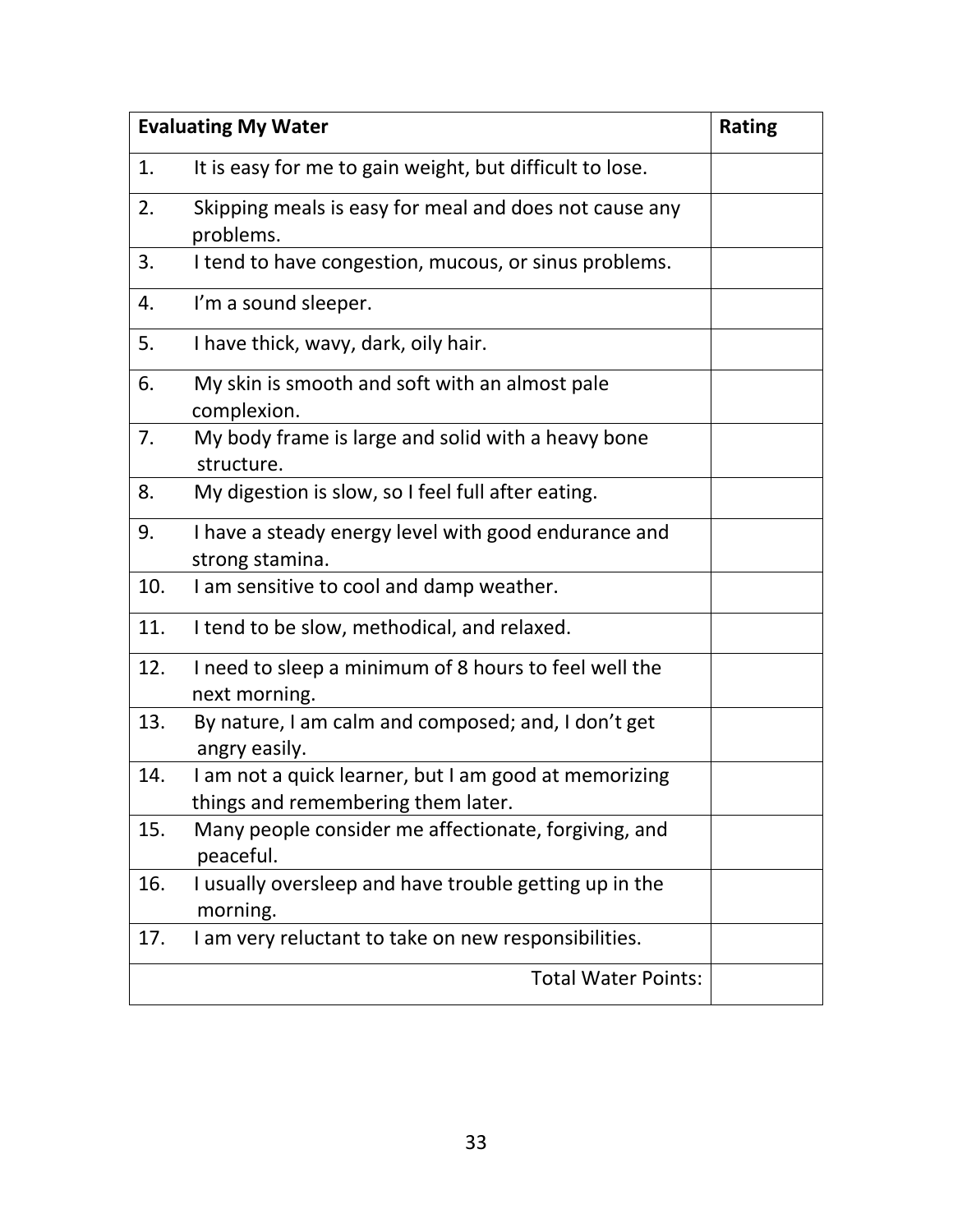| My Total Score: |      |       |
|-----------------|------|-------|
| Air             | Fire | Water |

Consider your normal healthy ideal state and then consider how you might have come away from this state, and where you are now in this point system based on these questions.

### **Air Information**

Air governs movement in the body, the activities of the nervous system and the process of elimination. Air influences fire and water.

Air is: cold, light, dry, irregular, rough, moving, quick, and changeable.

Movement and change are characteristic of your nature. You will tend to always be on the go, with an energetic and creative mind. Air in balance is lively and enthusiastic, with a lean body.

Those with a predominance of Air usually have a thin, light frame and excellent agility. Their energy comes in bursts, and they are likely to experience sudden bouts of fatigue. They can be prone to dry skin and hair and have cold hands and feet. They sleep lightly and their digestion can be sensitive. When imbalanced, it manifests in the body as weight loss, constipation, hypertension, arthritis, weakness, restlessness, and digestive challenges.

They love excitement and new experiences. They are quick to anger but also to forgive. When in balance, they are energetic, creative, and flexible. They also take initiative and are lively conversationalists. When unbalanced, they are prone to worry and anxiousness and often suffer from insomnia. When they feel overwhelmed or stressed, their response is to take the blame and worry about their own actions.

If excessive stress in your life leads to an air imbalance, your activity will start to feel out of control. Your mind may race, contributing to anxiety and insomnia. You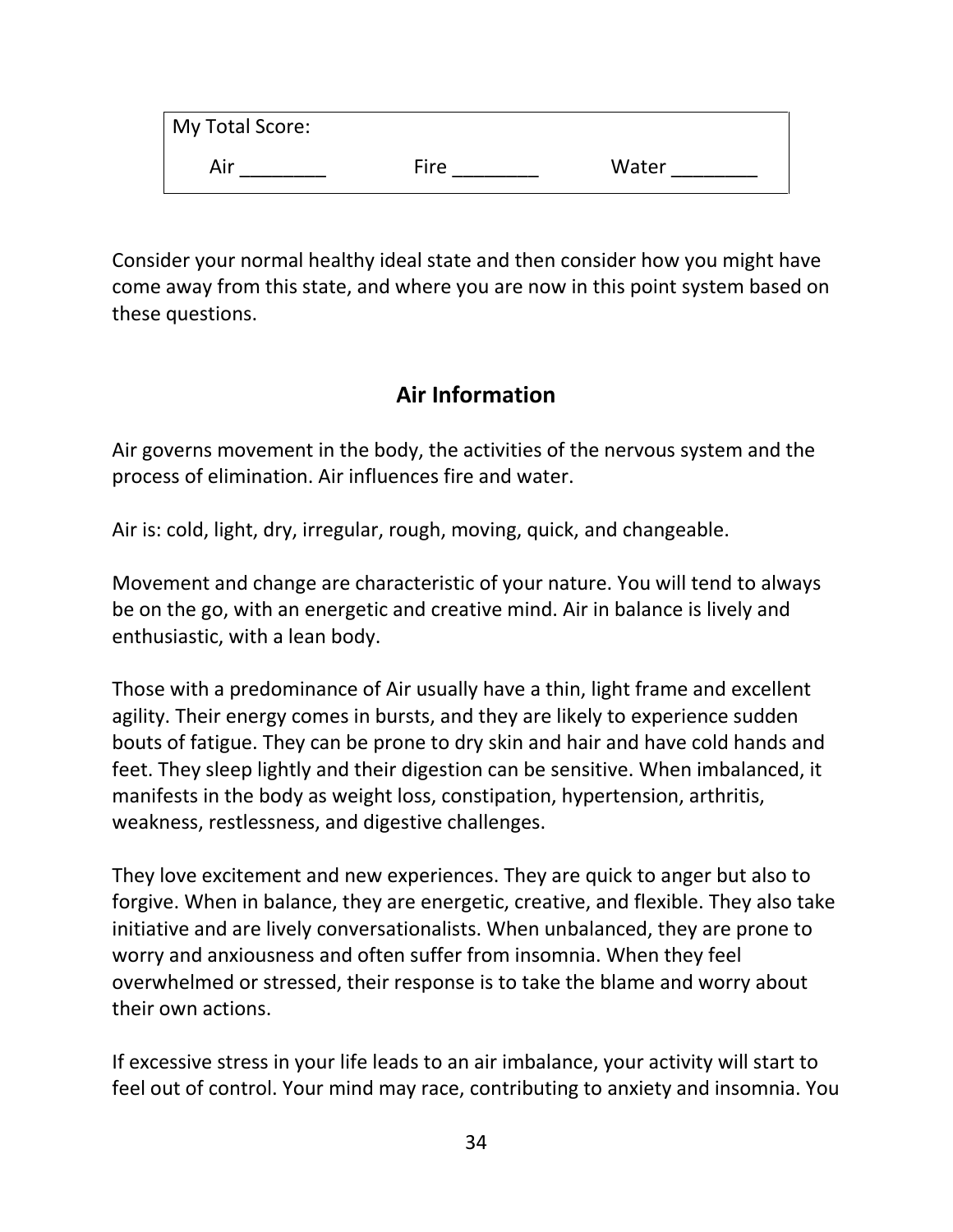may start skipping meals, resulting in unintended weight loss, and your digestion may become irregular. If you notice these early symptoms: slow down and relax, don't skip meals, and get to bed earlier. A regular lifestyle routine helps to ground the excess energy so you do not get carried away.

- Cold, light, irregular, dry, and always changing need to be balanced with warmth, stability, and consistency. Tyr to get to bed before 10:00pm, awaken by 6:00am, and eat your meals at regular times.
- Avoid becoming chilled. Wear adequate clothing appropriate for the season and keep your head covered when the weather is cold.
- Perform a daily self-massage using warmer, heavier oils like sesame and almond.
- Light exercise that enhances balance and flexibility is best. Take care not to push yourself too far and exceed the limits of your energy. Beneficial activities include Qi Gong, Tai Chi, walking, yoga and short hikes, light bicycling, light tennis, golf, dance, and aerobics.
- Fresh ginger root is beneficial and can be used frequently. During the cool weather, sip ginger tea throughout the day.
- Be certain that your bowels move regularly on a daily basis.
- Favor soothing, calming music.
- Favor aromas that are sweet, heavy, and warm. Basil, bay, cinnamon, citrus, cloves, frankincense, lavender, pine, sage, and vanilla.
- Eat foods that have a balancing effect on the drying, cooking and light; favor healthy foods that are oily, warming, or heavy such as sweet, salty and sour. Minimize foods that are pungent, bitter, or astringent. Nuts, seeds, olive oil, sesame oil, sweet potatoes, avocado, oatmeal, & rice all benefit air.
- All sweeteners pacify and may be taken in moderation.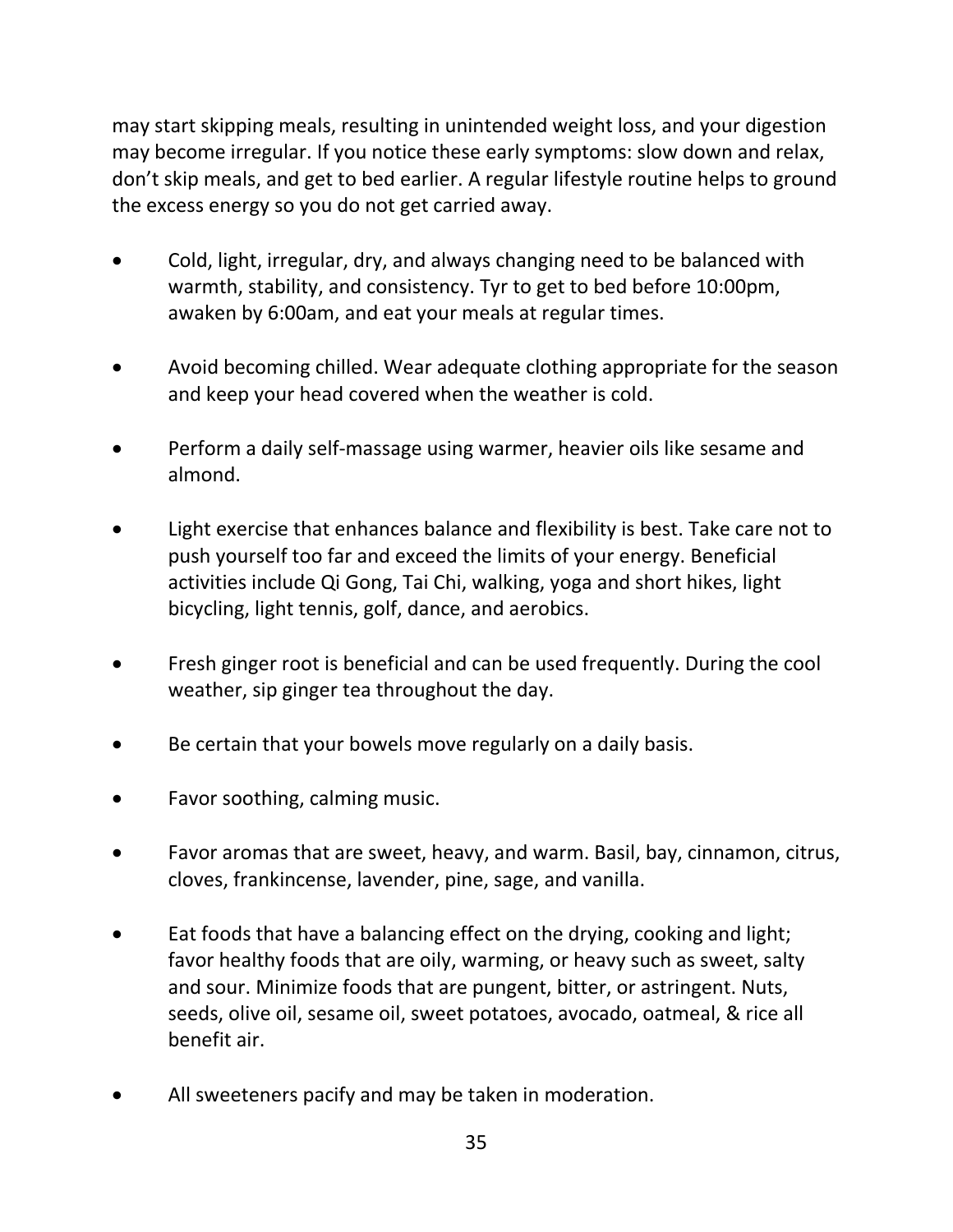- Eat larger quantities, but don't overeat.
- Healthy fats and oils are beneficial on the digestive system and lubricate the intestine.
- All low-fat dairy products are recommended in moderation. Milk is easier to digest when warm or heated. Rice and wheat are the best grains.
- Reduce the amount of barley, corn, millet, buckwheat, and rye (may be cooking or too drying).
- Favor sweet, heavy fruits such as: bananas, avocados, mangoes, apricots, plums, berries, coconut, figs, grapefruit, orange, lemon, melons, papaya, peaches, pineapples, rhubarb, kiwi, dates, nectarines, and dried fruits.
- Eat fewer dry or light fruits such as dried apples, cranberries, pears and pomegranates. To ease digestion, fruits are best eaten lightly cooked or sautéed, or eaten alone. Melons alone!
- Cooked vegetables are best. Raw vegetables should be minimized. Favor asparagus, beets, carrots, zucchini, and sweet potatoes.
- Sprouts and cabbage tend to produce gas and should be minimized.
- Include cardamom, cumin, ginger, cinnamon, salt, cloves, mustard seed, basil, asafetida, cilantro, fennel, oregano, sage, tarragon, thyme, and black pepper.
- All varieties of nuts are recommended.
- Beans can aggravate, so minimize your consumption of them, with the exception of tofu and mung beans.
- For non-vegetarians, use fresh chicken, turkey, seafood, and eggs.
- Favoring heavy foods such as sweets, oils, and richer foods may contribute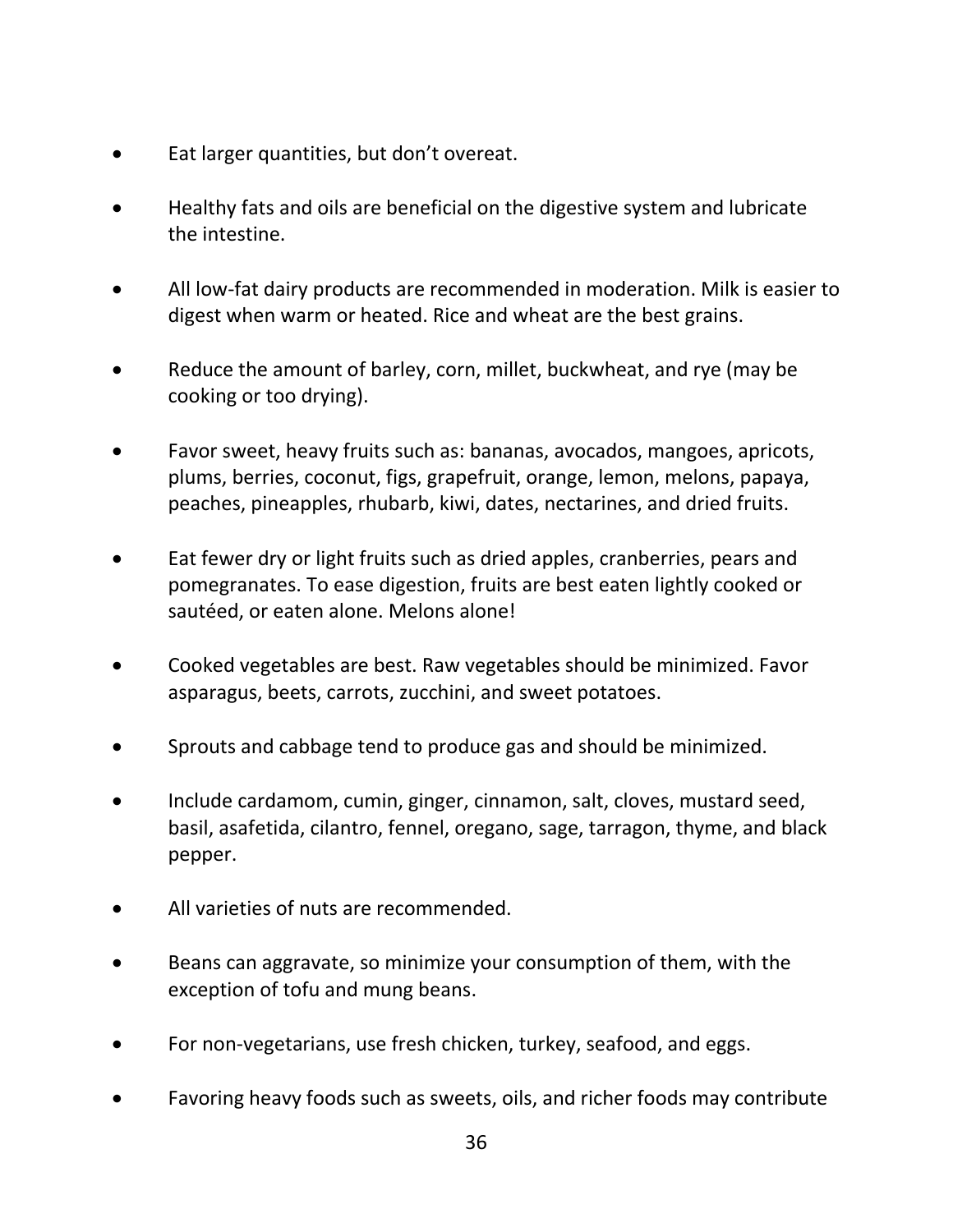to weight gain. Focus on natural grains and heavy, moist fruits and vegetables. Keep your sweets to a minimum and use low-fat milk products. Cook your food for easy digestion. As always, avoid processed foods.

The information in this article is intended for your educational use only and is not substituted for professional medical advice, diagnosis, or treatment. It is not a claim to diagnose or treat your medical condition. Always seek the advice of your physician or other qualified health provider with any questions you may have regarding a medical condition and before undertaking any diet, fitness, or other health program.

# **Fire Information**

Fire controls digestion, metabolism, and energy production. The primary function is transformation. Fire is: hot, light, intense, penetrating, pungent, sharp, and acidic.

Those with a predominance of fire have a fiery nature that manifests in both body and mind.

They are usually of medium size and weight, maybe more muscle definition. They sometimes have bright red hair, but baldness or thinning hair is also common. They have excellent digestion, which sometimes leads them to believe they can eat anything. They have a warm body temperature and sleep soundly for short periods of time. When in balance, a lustrous complexion, perfect digestion, abundant energy, and a strong appetite are noted. When out of balance, skin rashes, burning sensations, peptic ulcers, excessive body heat, heartburn, and indigestion occur.

They have a powerful intellect and a strong ability to concentrate. When they're in balance, they are good decision makers, teachers, and speakers. They are precise, sharp-witted, direct, and often outspoken. Out-of-balance they can be short-tempered and argumentative. When overstressed, their typical response is blaming.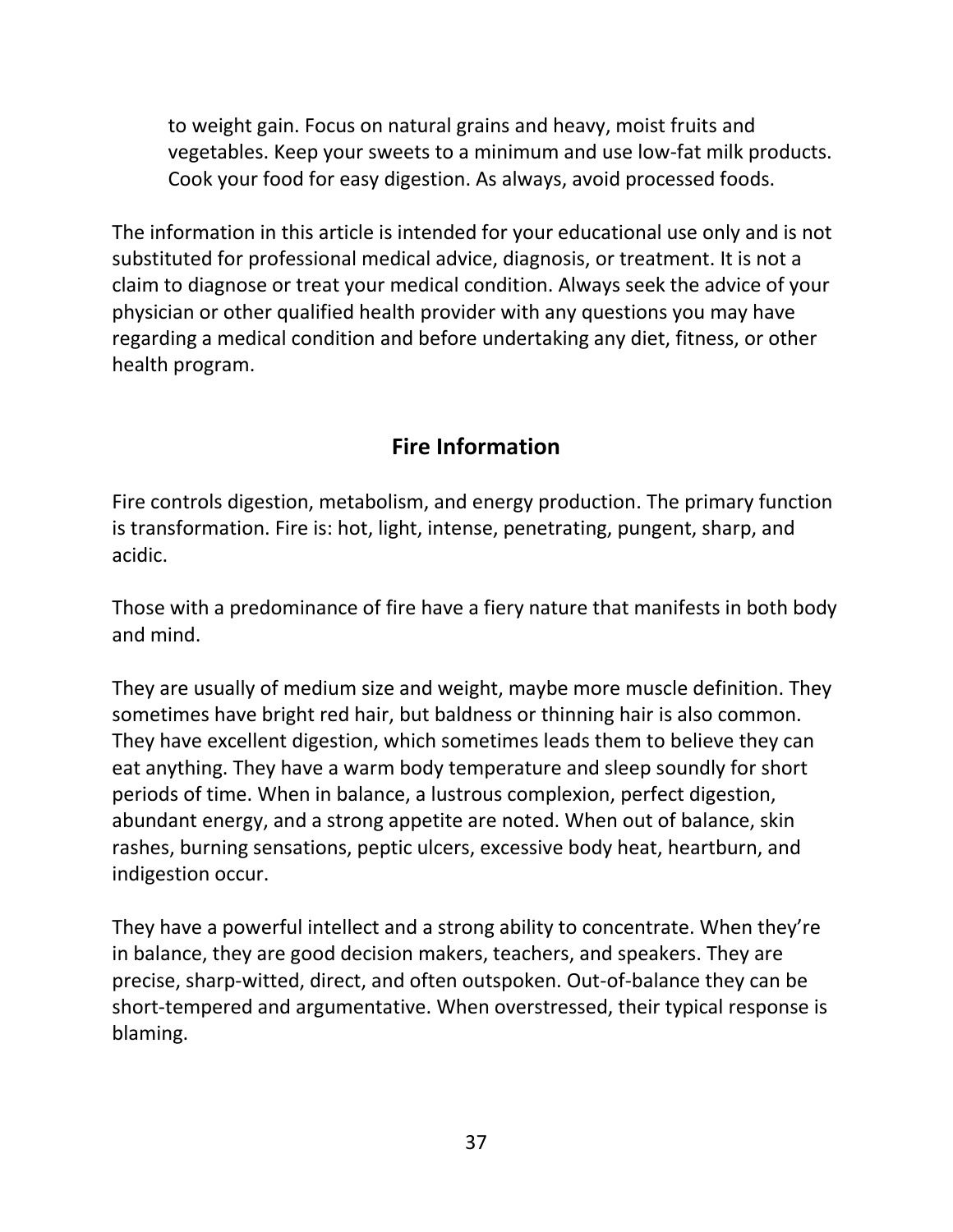Hot, sharp, sour, pungent, and penetrating qualities are balanced with cooling, sweet, and stabilizing qualities.

- Balance rest and activity allowing some free time every day. Be careful not to create unnecessary time pressures for yourself.
- Avoid skipping meals and do not wait until you are famished to eat.
- Favor foods that are sweet, bitter and astringent. Favor cooling foods such as cucumbers, sweet fruits and melons; apples, melons, cranberries, dates, figs, grapes, pears, and persimmons.
- Regularly spend time in nature. Take walks in the woods and along natural bodies of water. Keep plants and fresh flowers in your home and office.
- Walk in the moonlight, the moon is Yin energy (cooking).
- Use a thin layer of coconut oil or olive oil to massage your whole body daily.
- Favor cooler colors in your environment such as blues, greens, and silver.
- Laugh.
- Favor aromas that are cooling and sweet such as sandalwood, rose, jasmine, mint, lavender, fennel, and chamomile.
- Since an excess fire can over-heat, favor cool foods and liquids. Foods with sweet, bitter, and astringent tastes are best. Reduce foods that are pungent, salty, and sour.
- Dairy can be helpful in balancing the heat. Sour, fermented products such as yogurt, sour cream and cheese should be used sparingly as sour tastes aggravate. Ghee and milk are helpful.
- All sweeteners may be taken in moderation except white sugar (avoid white sugar).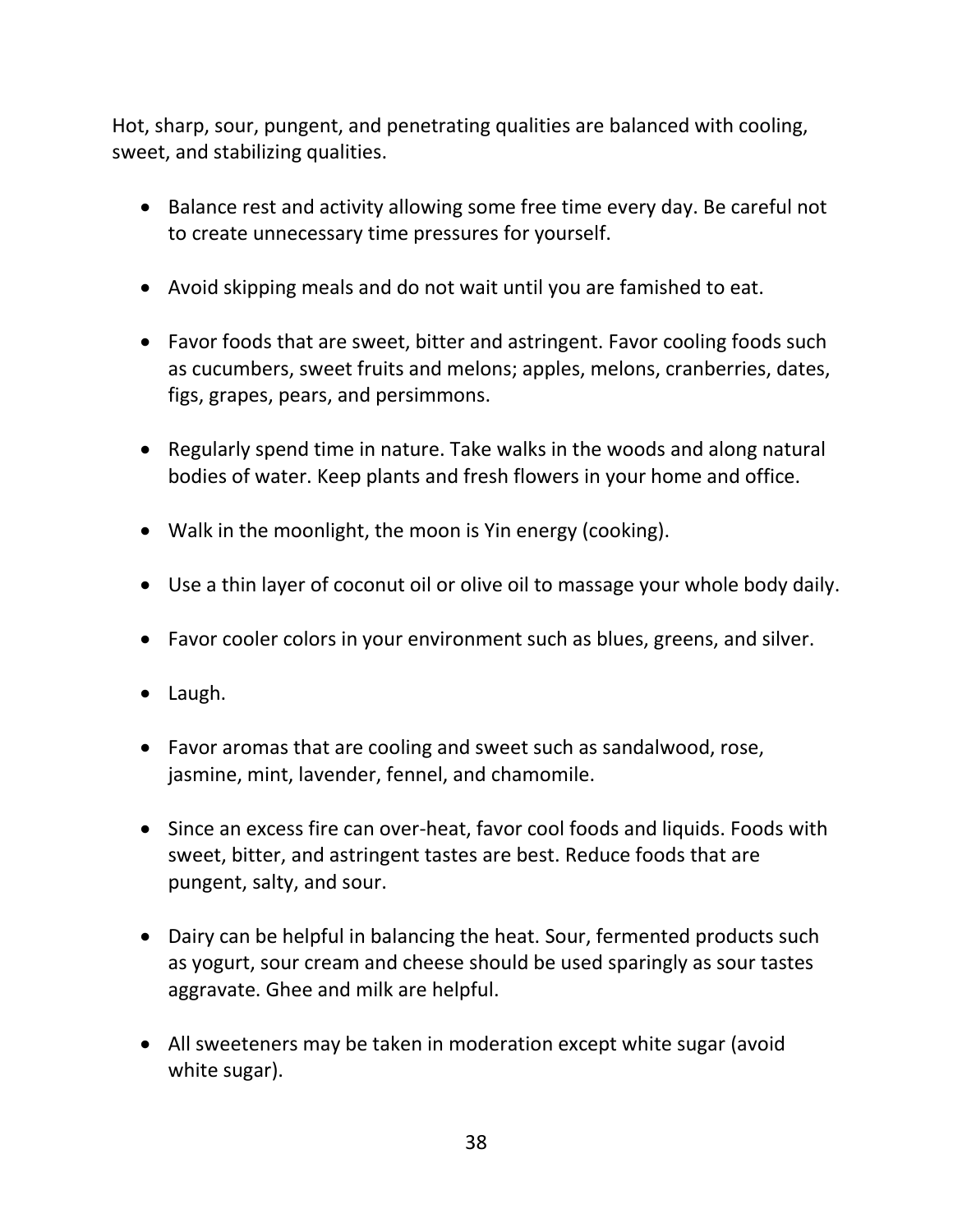- Olive, sunflower, ghee and coconut oils are the best oils.
- Wheat, rice, barley, and oats are the best grains.
- The sweeter fruits such as grapes, melons, cherries, coconuts, avocados, mangoes, pomegranates, fully ripe pineapples, oranges, and plums are recommended. Reduce sour fruits such as grapefruits, apricots, and berries.
- The vegetables to favor are asparagus, cucumbers, potatoes, sweet potatoes, green leafy vegetables, pumpkins, broccoli, cauliflower, celery okra, lettuce, green beans, and zucchini. Reduce tomatoes, hot peppers, carrots, beets, eggplant, onions, garlic, radishes, and spinach.
- Seasonings that are soothing and cooling include coriander, cilantro, cardamom, saffron, and fennel. Hotter spices such as winter, cumin, black pepper, fenugreek, clove, salt, and mustard seed should be used sparingly.
- Very hot seasonings such as chili peppers and cayenne are best avoided.
- Chew on fennel seeds after meals to cool down acid in the stomach.
- For non-vegetarians, chicken, pheasant and turkey are preferable; beef, seafood, and eggs increase heat.

The information in this article is intended for your educational use only and is not substituted for professional medical advice, diagnosis, or treatment. It is not a claim to diagnose or treat your medical condition. Always seek the advice of your physician or other qualified health provider with any questions you may have regarding a medical condition and before undertaking any diet, fitness, or other health program.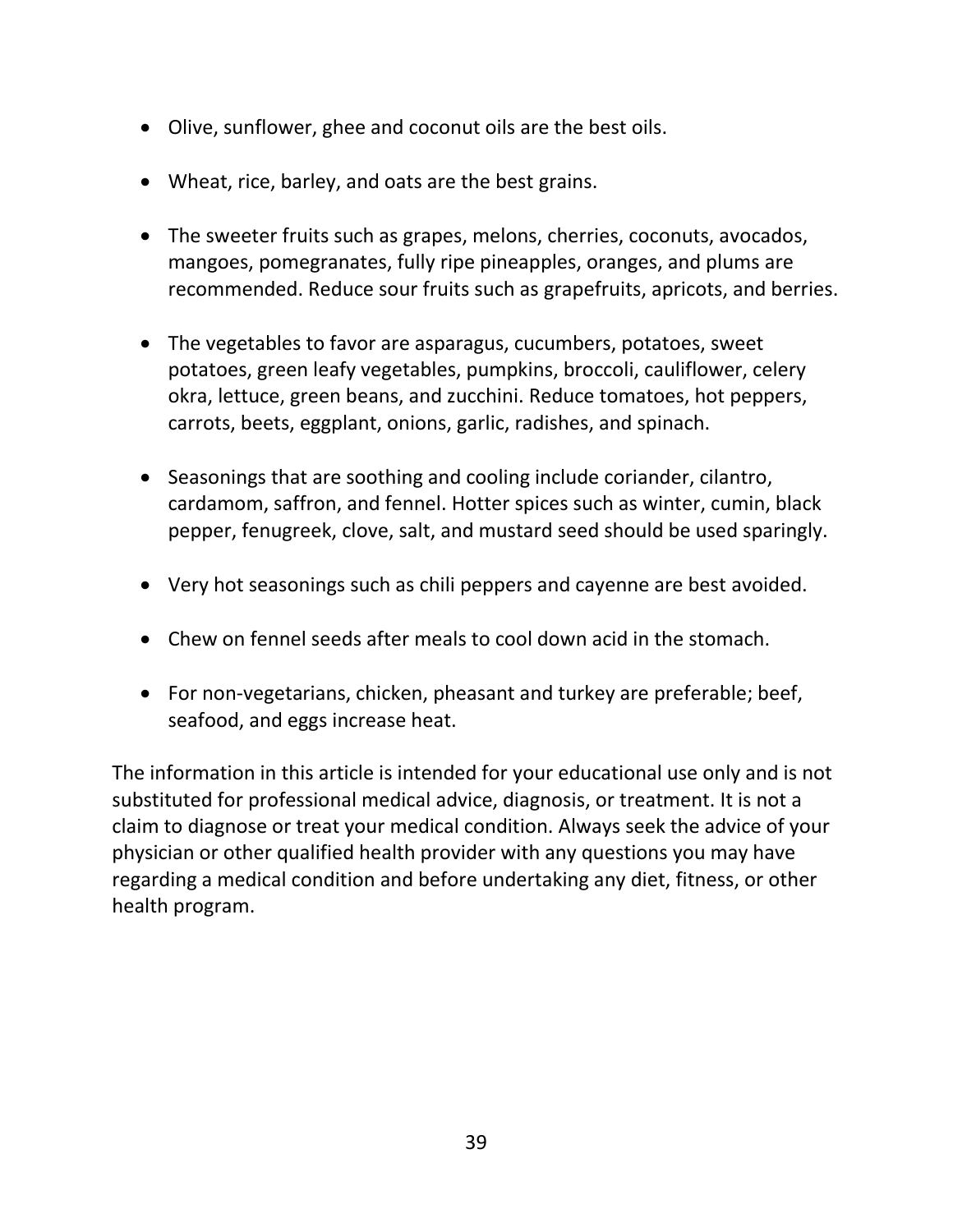### **Water Information**

Water governs the structure of the body and holds the cells together to form the muscle, fat, bone, and sinew. The primary function is protection.

Water is: heavy, slow, steady, solid, cold, soft, and oily.

Water types have a strong build and excellent stamina, large, soft eyes; smooth, radiant skin; and thick hair.

Those with water predominance sleep soundly and have regular digestion. When water builds to excess, weight gain, fluid retention, and allergies manifest in the body. When out of balance they may become overweight, sleep excessively, and suffer from asthma, diabetes, and depression.

Naturally calm, thoughtful, and loving, they have an inherent ability to enjoy life and are comfortable with routine. When in balance, they are strong, loyal, patient, steady, and supportive. People with an excess of water tend to hold on to things, jobs, and relationships long after they are no longer nourishing or necessary. Excess water in the mind manifests as stubbornness and resistance to change. In the face of stress, a typical response may be avoidance.

- Water is cold, heavy, and dense. The key to balancing it is stimulation. Water tends to cling to routine, so stimulation of new sights, sounds, and experiences would be good.
- Follow a regular daily routine, ideally awakening by 6:00am. Avoid taking naps during the day.
- Stay warm and avoid dampness. Water types may be sensitive to cold and damp conditions and benefit from heat. Use dry heat if you are congested. Using a heating pad under your back is helpful. Avoid exposing your nose, throat, and lungs to cold winter air if you aren't feeling well.
- Perform a daily dry massage, no oil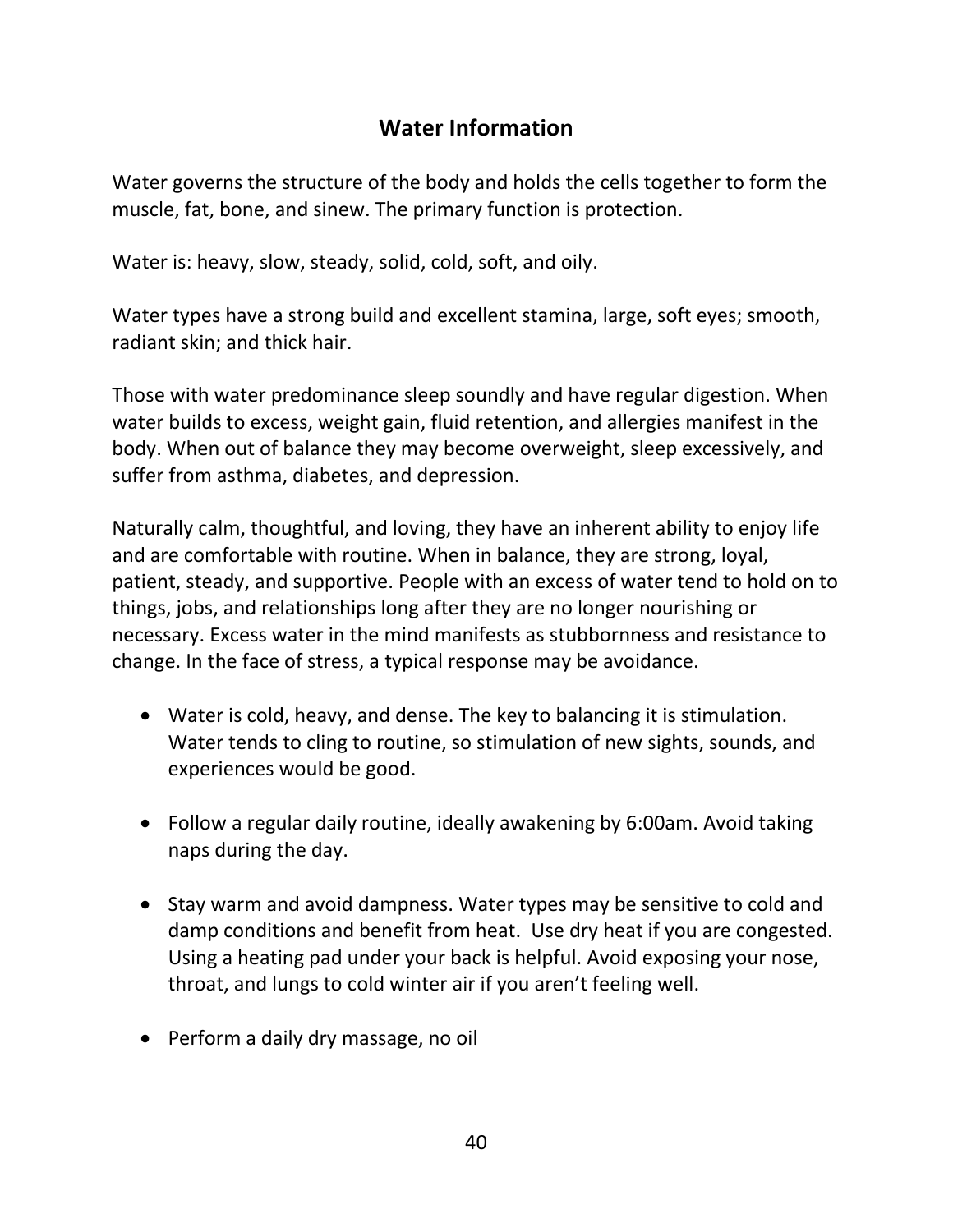- Clear your space, avoid clutter from accumulating in your home, office, car, and other physical spaces, regularly clean out and give away things you
- don't use.
- Get exercise every day to avoid stagnation and the accumulation of excess water in your body. Focus on building endurance, running, bicycling, swimming, aerobics, and sports.
- Use warm, stimulating aromas including cloves, camphor, cinnamon, eucalyptus, juniper, and marjoram.
- Eat foods that have a balancing effect on water. Opposites of heavy, oil and cold foods are light, dry, and warm. Foods with pungent, bitter, and astringent tastes are most beneficial. Reduce foods with sweet, sour, and salty tastes.
- Try a liquid fast one day per week, ingesting only fresh vegetables and fruit juices, and pureed vegetable soup, gazpacho.
- Reduce the intake of dairy, which tends to increase phlegm. You can use small amounts low-fat milk, and low-fat yogurt, ghee.
- Honey is the best sweetener for water. Other sweeteners should be avoided because they increase the water/phlegm, contributing to problems such as blocked sinuses, allergies, colds, and lethargy. One tablespoon or two of raw honey everyday helps phlegm. Never cook with or heat honey.
- Drinking hot ginger/black pepper tea with meals helps stimulate slow digestion and sharpen dull taste buds. Drink two to three cups of ginger tea daily.
- All beans are good except for soybeans and soybean-based foods such as tofu, which should be eaten in moderation.
- Favor lighter fruits such as apples, pears, pomegranates, cranberries, dry fruits and apricots. Reduce heavier fruits like bananas, avocados, pineapples, oranges, peaches, coconuts, melons, dates, mangoes, and figs.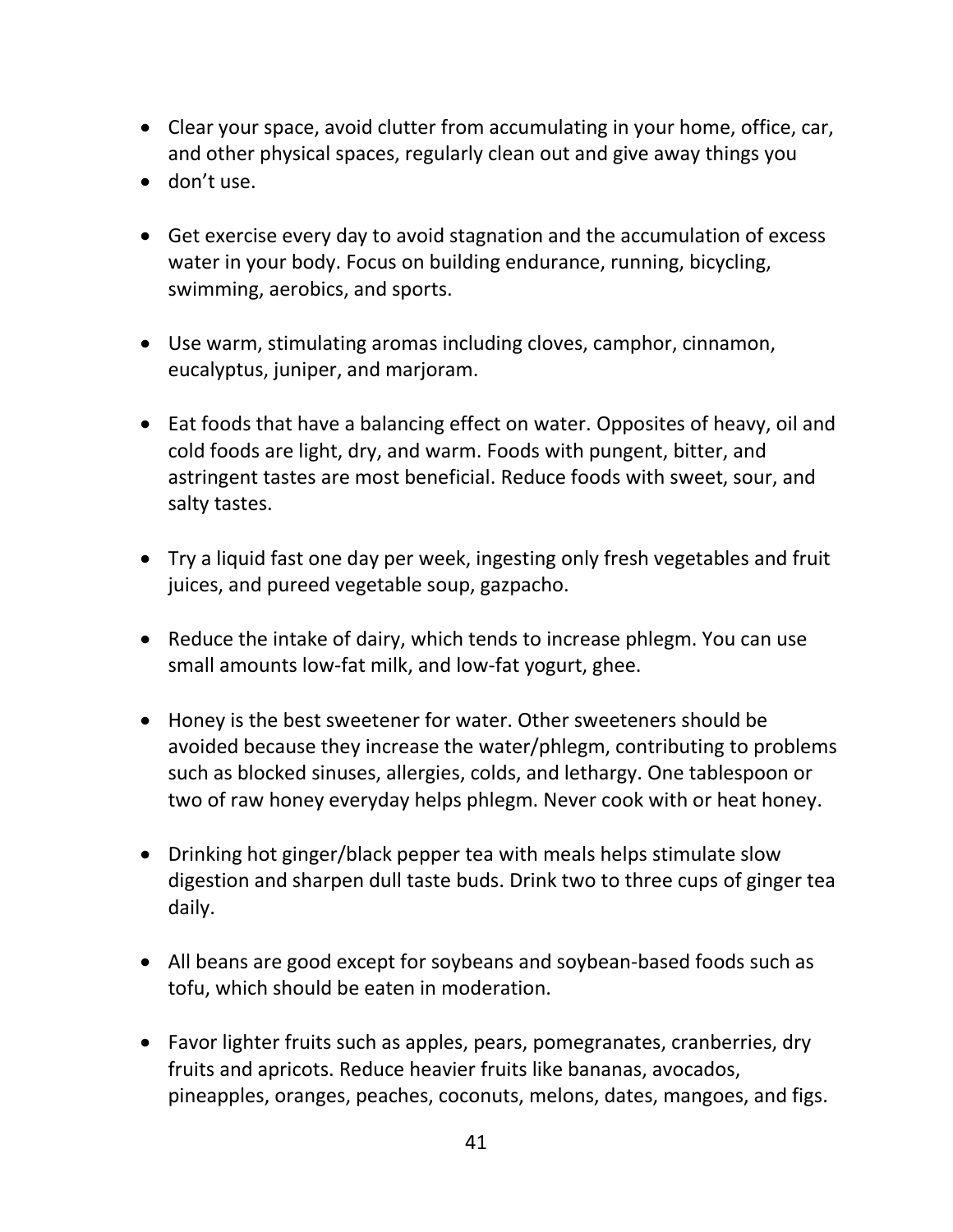- In general, all vegetables are recommended but reduce consumption of sweet and juicy vegetables such as sweet potatoes, tomatoes, and cucumbers.
- All spices except salt are good for water. Use pungent spices like pepper, cayenne, mustard seed and ginger freely in your diet. Garlic, horseradish, mustard, cardamom, cloves, turmeric, fennel, fenugreek, coriander, cinnamon, cilantro, basil, cumin, asafetida, and parsley can all be helpful.
- Reduce intake of all nuts and seeds. Favor pumpkin seeds and sunflower seeds.
- For non-vegetarians, fresh, white meat chicken, turkey, eggs, and seafood are acceptable. Limit consumption of red meat.
- Diet should be lively and full of energy to help spark the digestive and metabolic systems. Eat your largest meal at lunchtime and a smaller meal at dinnertime. Allow at least three hours to digest before bedtime.
- Fats and oils: Use small amounts of extra virgin olive oil, ghee, almond oil, corn oil, sunflower oil, mustard oil, or safflower oil.
- Grains: Favor barley, corn, millet, buckwheat, and rye. Reduce intake of oats, rice, and wheat.
- Avoid 'the whites': white rice, white flour, white sugar, dairy (in excess), fried foods (French fry potatoes), and excess refined salt.

The information in this article is intended for your educational use only and is not substituted for professional medical advice, diagnosis, or treatment. It is not a claim to diagnose or treat your medical condition. Always seek the advice of your physician or other qualified health provider with any questions you may have regarding a medical condition and before undertaking any diet, fitness, or other health program.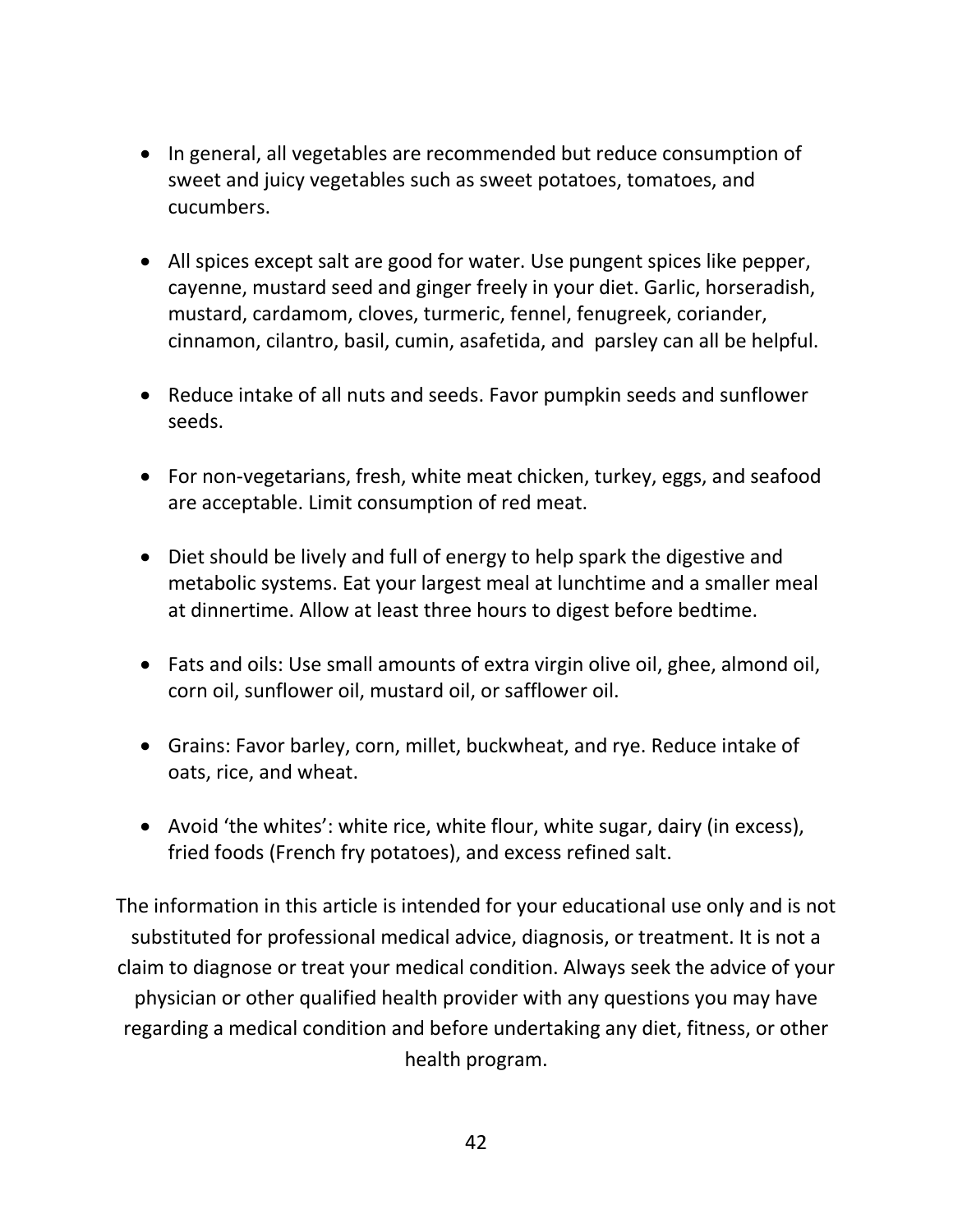### **Resources**

Your beliefs become your thoughts Your thoughts become your words Your words become your actions Your actions become your habits Your habits become your values Your values become your destiny -Mahatma Gandhi-

Low cost acupuncture in the community:

- 1. [www.thepincushion.com/](http://www.thepincushion.com/) Capitol Hill
- 2. [www.communichi.org/](http://www.communichi.org/) Beacon Hill
- 3. [www.acupunctureforall.org/](http://www.acupunctureforall.org/) Columbia City
- 4. [www.siom.edu/clinics/](http://www.siom.edu/clinics/) Green Lake
- 5. Seattle Acupuncture for Veterans/O'Kelly Clinic at Solid Ground in Wallingford/ Mon 6-8pm

#### Books:

- 1. *Attune Your Body with Dao-In* by Hua-Ching Ni
- 2. *The Healer Within* by Roger Jahnke
- 3. *A Tooth from the Tiger's Mouth* by Tom Bisio
- 4. *Why Did You Put that Needle There?* by Andy Wegman
- 5. *The Web that Has No Weaver* by Ted Kaptchuk
- 6. *Healing with Whole Foods* by Paul Pitchford
- 7. *Meditation for Beginners (with CD)* by Jack Kornfield
- 8. *Mindfulness for Beginners* by John Kabat-Zinn
- 9. *The Biology of Belief* by Bruce Lipton
- 10. *The Book of Jook* by Bob Flaws
- 11. *The Tao of Nutrition* by Maoshing Ni

#### Websites:

- 1. <https://en.wikipedia.org/wiki/acupuncture>
- 2. [http://nutritionfacts.org](http://nutritionfacts.org/)